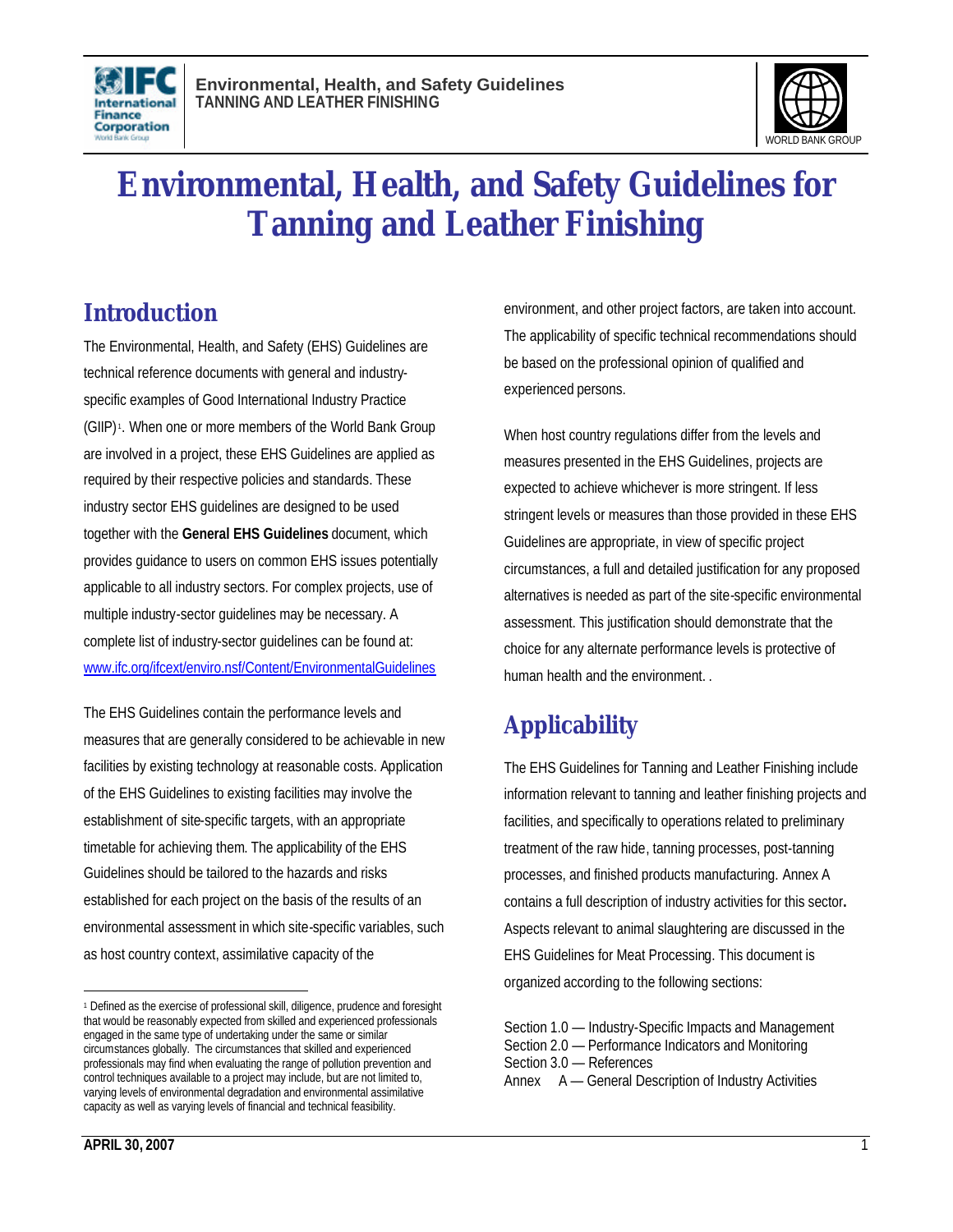



# **1.0 Industry-Specific Impacts and Management**

The following section provides a summary of EHS issues associated with tanning and leather finishing, which occur during the operational phase, along with recommendations for their management. Recommendations for the management of EHS issues common to most large industrial facilities during the construction and decommissioning phases are provided in the **General EHS Guidelines**.

### **1.1 Environmental**

Environmental issues associated with tanning and leather finishing include the following:<sup>2</sup>

- **Wastewater**
- Air emissions
- Solid waste
- Hazardous materials

#### **Wastewater**

#### *Industrial Process Wastewater*

Process water consumption, and consequently wastewater effluent discharges, varies greatly between tanneries, based on the processes involved, raw materials, and products. Generally, water consumption is greatest in the pre-tanning areas, but significant amounts of water are consumed also in the posttanning processes.

Wastewater from the beamhouse processes (e.g. soaking, fleshing, dehairing, and liming) and from associated rinsing is generally collected together. It may contain hide substance, dirt, blood, or dung and therefore have significant loads of organic matter and suspended solids.

Wastewater from tanyard processes, deliming and bating may contain sulfides, ammonium salts, and calcium salts and is weakly alkaline. After pickling and tanning processes, the main wastewater contaminants depend on the tanning techniques used. Finishing wastewaters may contain lacquer polymers, solvents, color pigments and coagulants.

The potential for increased efficiency through process change is significant and should be clearly identified in the design of the facilities and processes. General wastewater management measures and process optimization in tanning facilities should aim to reduce the need and intensity of end-of-pipe treatment through implementation of wastewater prevention measures, including:

- Reduction of water consumption, through recycling of process streams;
- Use of 'batch" instead of 'running water' washes;
- Segregation of wastewater streams (e.g. soaking liquors, sulfide-rich lime liquors, and chrome-containing liquors) to improve treatment speed and efficiency.. Segregation of water streams also helps to isolate particularly concentrated or toxic compounds, such that they can be removed separately and possibly recovered for reuse;
- Use of short (e.g. low-water content) floats in the tanning cycle (e.g. floats using from 20 to 40 percent water with respect to normal floats), which allow for water savings of up to 70 percent and facilitate chrome fixation(when combined with increased temperature at the end of the tanning operation);
- Chemical substitution for less toxic and more biodegradable chemicals, as specified below;

<sup>&</sup>lt;sup>2</sup> The quantities and qualities of emissions and waste produced by tanneries strongly depend on the type of leather processed, the source of hides and skins, and the techniques applied. A significant amount and variety of chemicals and proprietary products are used in the processes.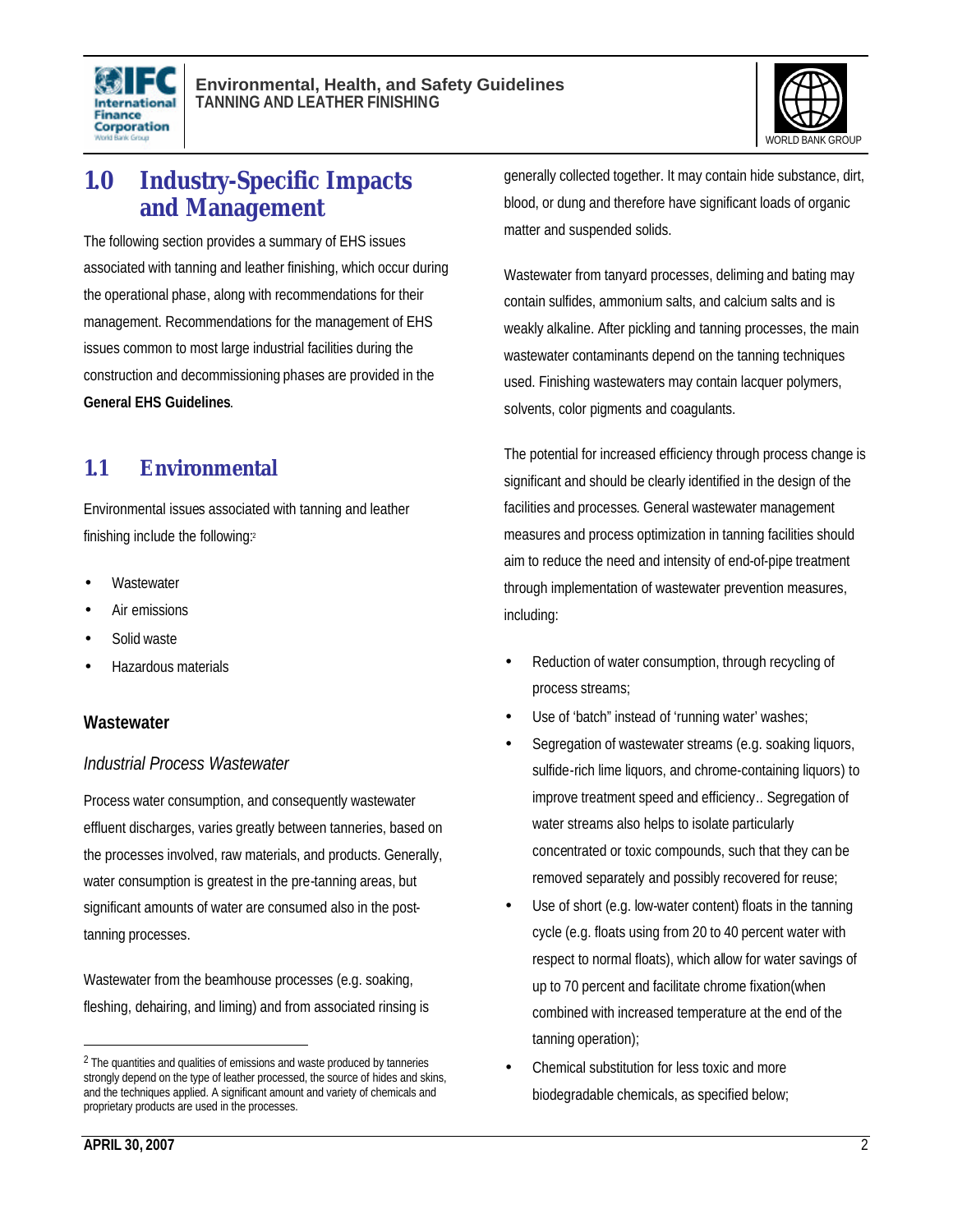



• Split hides before deliming and tanning, when feasible, to allow improved penetration of the tanning chemicals into fiber structure thereby reducing chemical usage.

Additional recommended approaches to reduce generation of specific contaminants in wastewater effluent include the following:

### *COD/BOD and Suspended Solids*

Approximately 75 percent of the organic load (measured as biochemical oxygen demand [BOD] and chemical oxygen demand [COD]) is produced in the beamhouse, with the main contribution coming from liming / dehairing processes. Dehairing is also the main generator of total suspended solids. An additional source of COD / BOD is the degreasing process. Total COD/BOD concentrations can reach 200,000 mg/l. Measures to reduce the organic load of these wastewater streams include the following:

- Screen wastewater to remove large solids;
- Use an enzymatic dehairing process and recover hair for resale, reducing COD by up to 40–50 percent);
- If conventional lime dehairing process is used, filter wastewater to recover hair before dissolution. This may reduce COD by 15–20 percent and total nitrogen by 25–30 percent in mixed tannery effluent;
- Recycle liming float which may reduce COD by 30–40 percent; nitrogen by up to 35 percent, sulfide use by up to 40 percent, and lime use by up to 50 percent;
- Use easily degraded ethoxylated fatty alcohols, instead of ethoxylated alkylphenols, as surfactants in degreasing;
- Use carbon dioxide  $(CO_2)$  deliming (e.g. for light bovine hides of less than 3 mm thickness). For thicker hides, the process requires an increase in the float temperature (up to

35°C), and / or process duration, and / or the addition of small amounts of deliming auxiliaries.

#### *Salts and Total Dissolved Solids*

Salting and other tannery processes contribute to the presence of salts / electrolytes in wastewater streams, measured as Total Dissolved Solids (TDS). Approximately 60 percent of total chloride is produced from salt used for curing, which is subsequently released in the soaking effluent. The rest is generated mainly from pickling and, to a lesser extent, tanning and dyeing processes. Additional contributors to TDS include the use of ammonium chloride and sodium sulfate. The TDS concentrations may reach 15,000 mg/l in tannery effluents. Disposal of waste-neutral electrolyte is a significant challenge for leather manufacturing, particularly for those facilities located in land-locked areas. Measures to reduce TDS loads from raw material preservation and processing include the following:

- Use of natural drying of small skins at facilities in suitable warm, dry climates;
- Use of chilling for short-term preservation of freshly processed hides or skins, and / or use of antiseptics to increase storage time;
- Undertake trimming and, where possible, prefleshing before curing or other pretanning operations;
- Use of mechanical or manual removal of salt from hides and skins before soaking;
- Installation of salt-free pickling systems, and use of nonswelling polymeric sulphonic acids (this may affect leather characteristics);
- Use of ammonium-free deliming agents (e.g. weak acids or esters) or CO<sub>2</sub> deliming instead of ammonium salts;
- Using short floats in tanning to reduce chemical loads . Chrome fixation during tanning is enhanced by the use of high-exhaustion tanning process techniques including short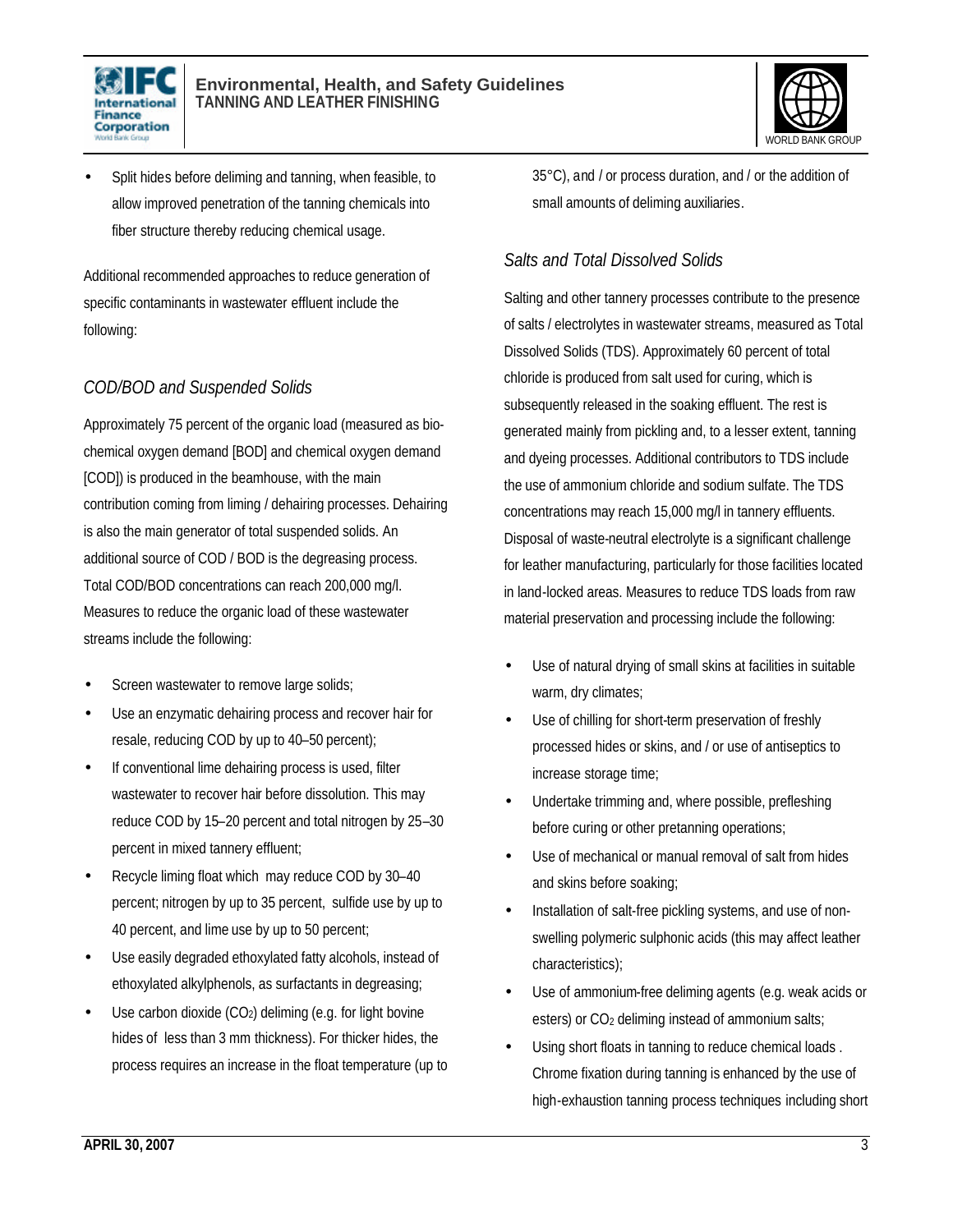



floats; increased temperature; increased tanning times; increased basification; and decreases in the level of neutral salts<sup>3</sup>

- Direct recycling of the pickling float, where practical (if tanning is performed in the float, only partial recycling of the exhausted tanning bath is possible);
- Direct recycling of tanning floats.4
- Recycling of supernatant from chrome recovery to enhance chrome savings;
- Use of liquid dyes and syntans.

#### *Sulfides*

Inorganic sulfides (NaHS or  $Na<sub>2</sub>S$ ) and lime treatment are used in the dehairing process, which may result in sulfide-containing liquors in the wastewater effluent. Although a total substitution of sulfides used in this process is not practical, especially for bovine hides, the following approaches are recommended to reduce sulfide use and discharge:

- Use an enzymatic dehairing process;
- For conventional lime dehairing processes, use sulfide and lime in a 20–50 percent overall solution;
- Maintain sulfide-containing wastewater at an alkaline pH (>10) level. The conventional treatment is lime and sulfide wastewater oxidation (catalytic oxidation tanks, or aeration tanks). Care should be taken to avoid an accidental pH value–dependent ( $pH<7$ ) release of hydrogen sulfide ( $H<sub>2</sub>S$ ), arising from, for example, inappropriate mixing of alkaline

and acid streams, and uncontrolled release from denitrification steps.

### *Nitrogen Compounds*

Significant nitrogen loads and resulting discharge of ammonia nitrogen are typically associated with tanning processes. The use of ammonium salts in the process is a main source of ammonia nitrogen in tannery effluents (up to 40 percent). Other sources of ammonia nitrogen are dyeing and animal proteins generated from beamhouse operations. The majority of total nitrogen matter (measured as Total Kjeldahl Nitrogen, TKN) is discharged from the liming process in the beamhouse operations, which, as a whole, account for approximately 85 percent of TKN load from a tanning facility.

Prevention and control measures that reduce the organic load (COD / BOD5) may also reduce nitrogen levels. Additional measures to reduce the nitrogen load in effluents include:

- Use ammonium-free deliming agents (e.g. weak acids or esters) if CO<sub>2</sub> deliming is not implemented;
- Where ammonia discharge might adversely affect the receiving water, include denitrification in wastewater treatment to convert ammonia nitrogen to nitrates, although careful control and management is needed to limit the potential risk of H2S formation.

### *Chromium and Other Tanning Agents*

Trivalent chromium salts (Cr III) are among the most commonly used tanning agents, accounting for the majority (approximately 75 percent) of the chromium in the wastewater stream. The remainder is typically generated from post-tanning wet processes, from stock drainage, and wringing. The reducing characteristics of tannery sludge serve to stabilize Cr(III) with

<sup>&</sup>lt;sup>3</sup> The rate of chromium fixation may be increased using these techniques, and combined with self-basifying chrome compounds and dicarboxylic acid. Highexhaustion tanning may allow the reduction of 80 to 98 per cent of chromium from the liquor, reducing the concentration of chromium in the effluent (4–25 mg / liter). A reduction of chromium discharge in effluent from 5–6 kg chrome per ton hide (using conventional tanning) to 0.2–0.5 kg per ton (using highexhaustion tanning) may be achieved.

<sup>4</sup> This technique may significantly reduce chromium effluent levels from tanning (up to 20 percent of the chromium used in a conventional tannery process, and up to 50 percent for wool-on sheepskins). Excess chromium containing liquor that cannot be easily recycled may be precipitated and then recycled.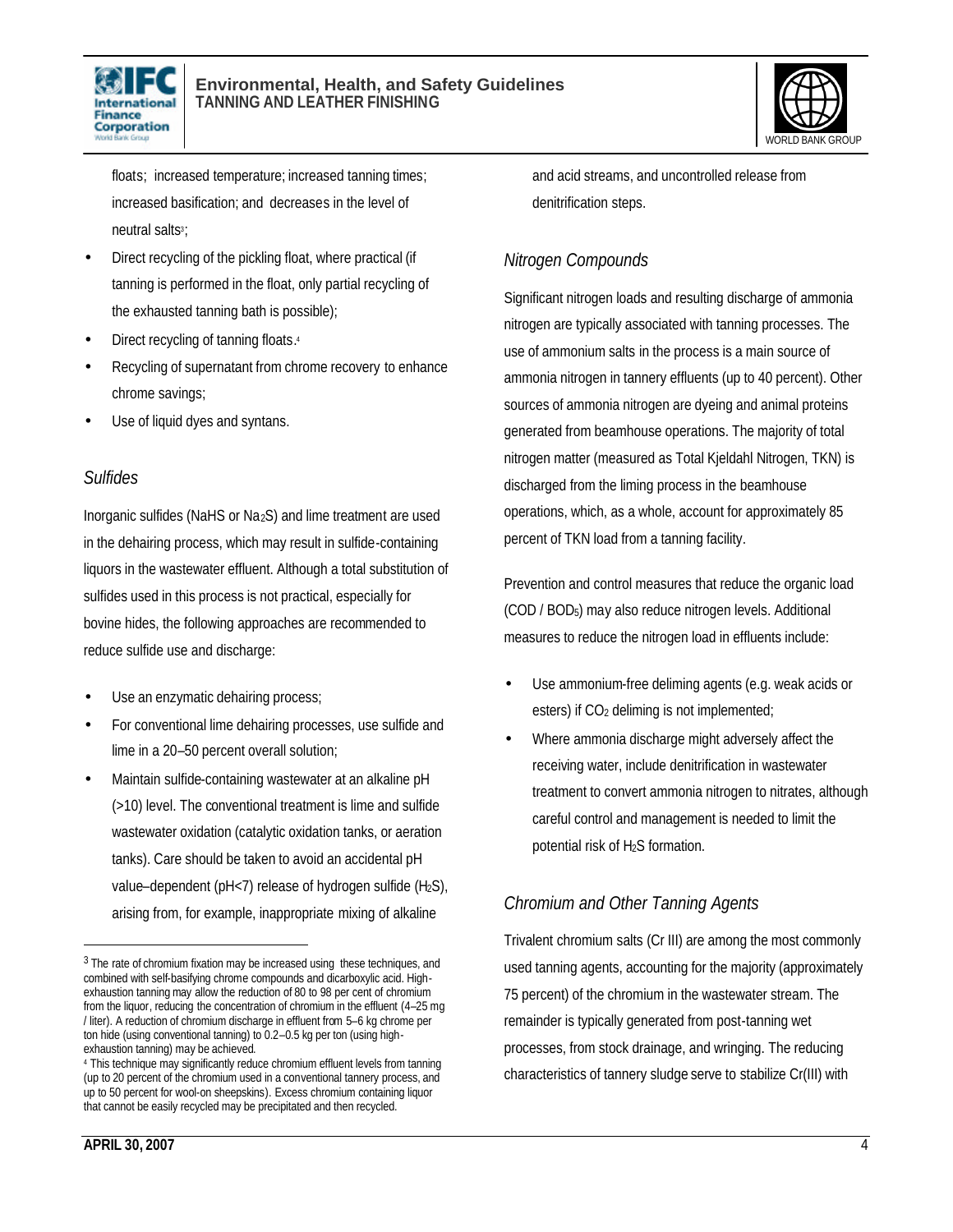



respect to hexavalent chromium (Cr VI) content, as a result of the presence of organic matter and sulfide<sup>5</sup>.

The following measures should be taken to limit use and discharge of chromium:

- Consider using alternative tanning agents in place of, or in addition to, chromium, considering the toxicity and persistence of the alternative agents as well as the use and desired characteristics of the leather product.<sup>6</sup>
- Avoid the use of chromium (VI), by limiting the type of chromium employed to chromium (III);
- Recycle chrome tanning floats. This may reduce chromium use up to 20 percent in a conventional tannery process, and up to 50 percent in wool-on sheepskins. Liquor containing excess chromium may be precipitated, acidified, and then recycled<sup>7</sup>.
- Reduce chromium concentration in the waste float by using high-exhaustion chromium salts and alkaline products and / or increasing the float temperature;
- Avoid the use of Chromium because it can adsorb onto the surface of organic particles of varying sizes and may not precipitate out of solution. Care must be taken that these

particles are not mixed with the tannery effluent and discharged, using polyelectrolytes;

• Avoid disposal of chrome tanning sludge through incineration, asalkaline conditions and presence of excess oxygen can lead to the conversion of Cr(III) into more toxic Cr(VI).

### *Post-Tanning Chemicals*

Post-tanning operations involve use of several classes of chemicals including fatliquoring agents, chlorinated organic compounds, impregnating agents, sequestering agents, masking agents, and dyes. Impregnating agents are used to improve wearing qualities, achieve oil-repelling or antielectrostatic properties, reduce permeability to gas, redcue abrasion, and to act as flame retardant. Other complexing agents (e.g. Carboxylic acids, Di-carboxylic acids and their respective salts) are used as masking agents in chrome tanning (certain phthalates, such as di-sodium phthalates (DSP), are also used as masking agents).

Measures to prevent these chemicals from entering the wastewater stream include the following:

- Avoid the use of halogenated compounds (e.g. in fatliquors);
- Recover impregnating agents from effluents;
- Avoid the use of sequestering and wetting agents with low biodegradability compounds (e.g. ethylen-diamintetraacetate);
- Avoid the use of Di-carboxylic acids for the precipitation of chromium during pre-treatment of effluent;

<sup>&</sup>lt;sup>5</sup> The International Union of Environment Commission, a part of the International Union of Leather Technologists and Chemists Societies (IULTCS) maintains that, for an integrated tannery, operating from raw hide to wet blue, the lowest practical chromium level is 5000 mg Cr(III) per kg dry solids in the mixed tannery sludge, which is achievable using best available practices and technologies.

<sup>6</sup> Alternative mineral agents may include aluminum, titanium dioxide, and zirconium. Organic tanning agents may include vegetable tanning agents, syntans, resins, polyacrylates, and aldehydes. Vegetable tanning agents generally have low environmental, health and safety risk. Some syntans, resins, polyacrylates, and aldehydes may have low biodegradability and they may include nitrogen or compounds that are toxic to humans or aquatic life, such as formaldehyde, glutaraldehyde, or monomers (e.g. acrylic acid).

<sup>7</sup> Precipitants that may be used typically include sodium carbonate, sodium hydroxide, and magnesium oxide. The addition of polyelectrolyte may improve flocculation. Sludge obtained after sedimentation and filtration may be redissolved in sulfuric acid. In conventional tanning, this recycling process results in a clarified effluent, with typically less than 10 mg/l of chromium (expressed as Cr). The clarified effluent may be reused for pickling, tanning float, or soaking float.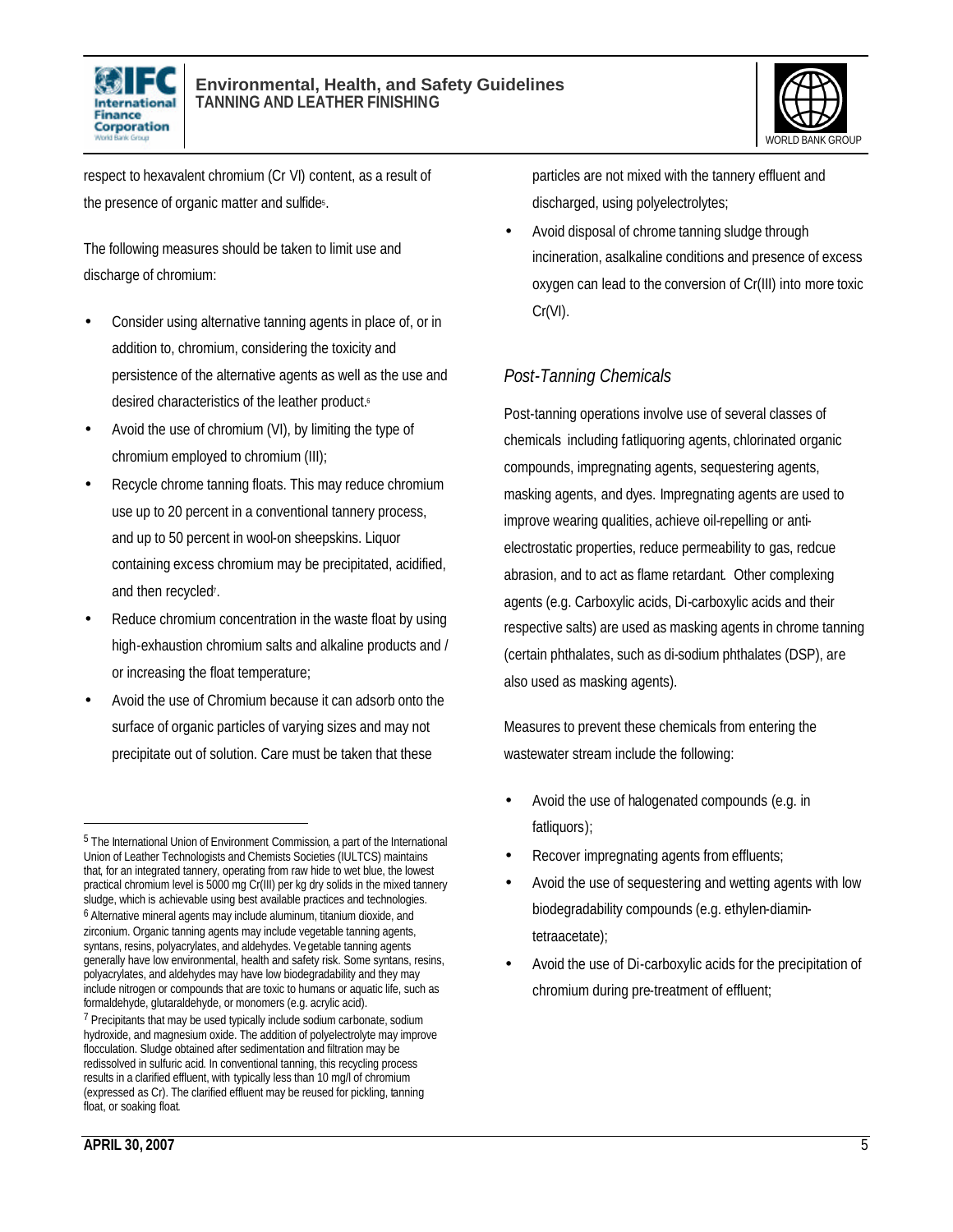



- Avoid the use of zadyes with carcinogenic amines (e.g. diphenil-4amine, benzidine); 8
- Substitute organic solvent based dyes with nonhalogenated and solvent / water-based and water-soluble dyes for dyeing and finishing operations.

#### *Biocides*

Biocides are usually included in most liquid chemical formulations such as dyes, fatliquors, and casein finishes. Biocides are potentially toxic and include bactericides and fungicides. Bactericides are used mainly at the beginning of the leather-making process, during the curing and soaking phases. Fungicides are typically used from the pickling stage to the drying stage, because the pH conditions in these processes are ideal for mold growth. In addition, pesticides used in farm animal husbandry (e.g. ectoparasiticides) may also be found in raw hides and skins.

Biocides applied in the tannery industry are essentially nonoxidizing biocides, and are categorized as quaternary ammonium compounds, isothiazoles, thiocarbamates, and others (such as sulfur containing hetero-cycles like derivatives of benzothiazole, for example, 2-(thiocyanatomethylthio)-1,3 benzothiazole [TCMTB] and glutaraldehyde). Fungicides include phenol derivates (ortho-phenylphenol), TCMTB, carbamates, among others. Halogenated organic compounds (e.g. bronopol [2-bromo-2-nitro-propane-1.3-diol]may also be used.

The following measures are recommended to reduce potential impacts of biocides in wastewater:

• Avoid the use of banned chlorinated / halogenated phenols, as well as banned, and less biodegradable, biocides containing arsenic, mercury, and chlorinated substances;9

- Monitor use of biocide inputs by keeping an inventory of biocide inputs and outputs.
- Management measures for the handling of hazardous chemicals are provided in the **General EHS Guidelines**.

#### *Process Wastewater Treatment*

Techniques for treating industrial process wastewater in this sector include source segregation and pretreatment for removal / recovery of chromium; grease traps, skimmers or oil water separators for separation of floatable solids; filtration for separation of filterable solids; flow and load equalization; sedimentation for suspended solids reduction using clarifiers; biological treatment, typically aerobic treatment, for reduction of soluble organic matter (BOD); biological nutrient removal for reduction in nitrogen and phosphorus; chlorination of effluent when disinfection is required; dewatering and disposal of residuals in designated hazardous waste landfills. Additional engineering controls may be required for (i) advanced metals removal using membrane filtration or other physical/chemical treatment technologies, (ii) reduction in effluent toxicity using appropriate technology (such as reverse osmosis, ion exchange, activated carbon, etc.), (iii) reduction in TDS in the effluent using reverse osmosis or evaporation, and (iv) containment and neutralization of nuisance odors.

Management of industrial wastewater and examples of treatment approaches are discussed in the **General EHS Guidelines**. Through use of these technologies and good practice techniques for wastewater management, facilities should meet the Guideline Values for wastewater discharge as

<sup>&</sup>lt;sup>8</sup> Directive of the European Parliament and of the Council amending Council Directive 76/769/EEC

<sup>1</sup> 9 In accordance with the Stockholm Convention on Persistent Organic Pollutants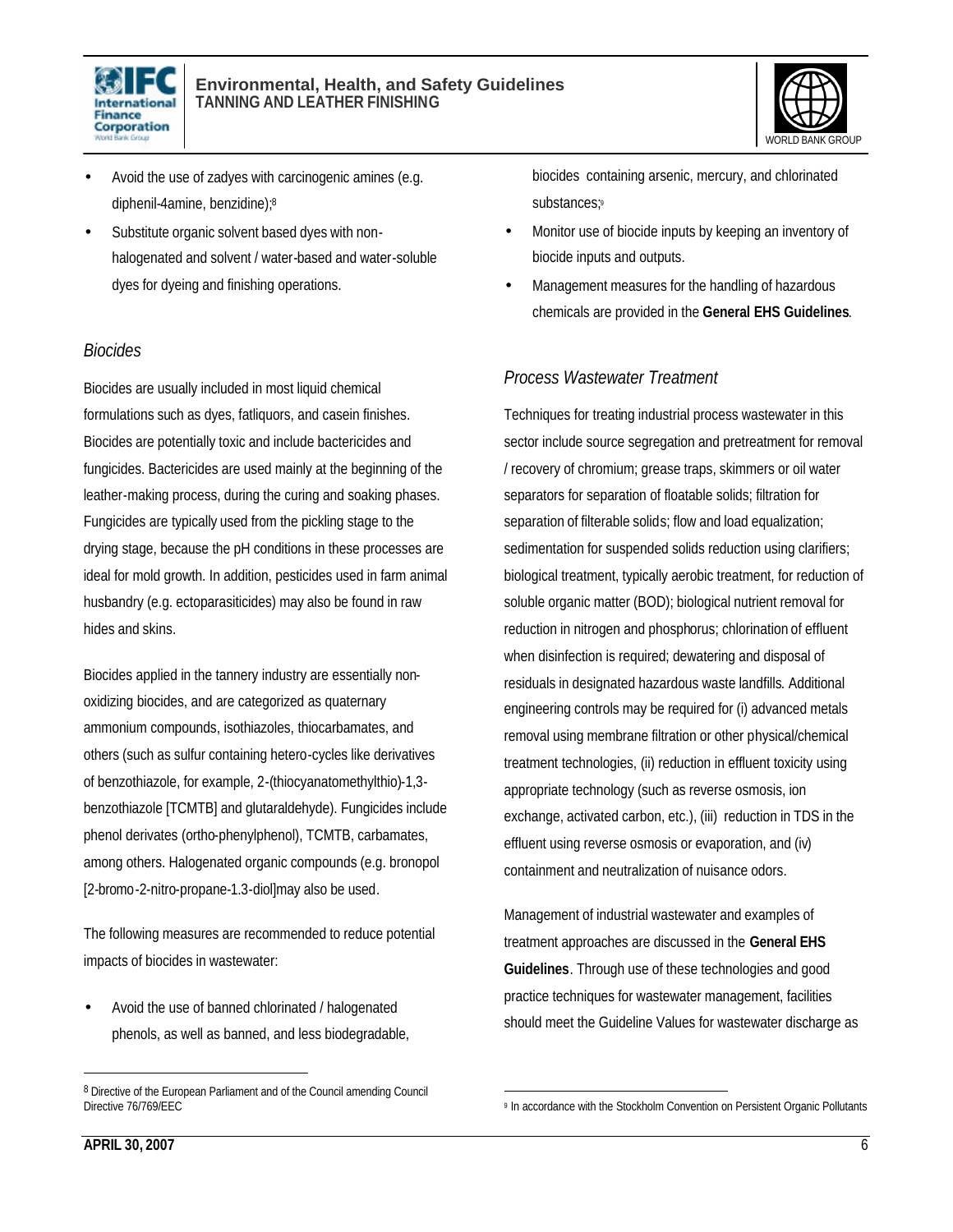



indicated in the relevant table of Section 2 of this industry sector document.

#### *Other Wastewater Streams & Water Consumption*

Guidance on the management of non-contaminated wastewater from utility operations, non-contaminated stormwater, and sanitary sewage is provided in the **General EHS Guidelines**. Contaminated streams should be routed to the treatment system for industrial process wastewater. Recommendations to reduce water consumption, especially where it may be a limited natural resource, are provided in the **General EHS Guidelines**.

#### **Air Emissions**

Air emissions from tanning facilities include organic solvents from tanning and leather finishing operations; sulfides from the beamhouse and wastewater treatment; ammonia from the beamhouse, tanning, and post-tanning operations; dust / total particulate from various process operations; and odors. Emissions of sulfur dioxide may occur during bleaching, post $t$ anning operations, or  $CO<sub>2</sub>$  deliming, but they are not typically a significant source of emissions.

### *Organic Solvents*

Organic solvents are used in degreasing and finishing processes. Untreated organic solvent emissions from the finishing process may vary between 800 and  $3,500$  mg/m<sup>3</sup> in conventional processes. Approximately 50 percent of VOC emissions arise from spray-finishing machines, and the remaining 50 percent from dryers. Chlorinated organic compounds may be used and emissions released from soaking, degreasing, dyeing, fatliquoring, and finishing processes.

Pollution prevention and control measures include the following:

- Consider water-based formulations (containing low quantities of solvent) for spray dyeing;
- Implement organic solvent-saving finishing techniques such as roller coating or curtain coating machines where applicable (e.g, application of heavy finish layers), and otherwise use spraying units with economizers and highvolume / low-pressure spray guns;
- Prohibit the use of internationally banned solvents;<sup>10</sup>
- Control VOC emissions through the application of secondary control techniques as described in the **General EHS Guidelines**. Examples of industry-specific controls include wet scrubbers (including the use of an oxidizing agent to oxidize formaldehyde), activated carbon adsorption, biofilters (to remove odors), cryogenic treatment, and catalytic or thermal oxidation.

#### *Sulfides*

l

Sulfides are used in the dehairing process. Hydrogen sulfide (H2S) may be released when sulfide-containing liquors are acidified and during normal operational activities(e.g.opening of drums during the deliming process, cleaning operations / sludge removal in gullies and pits, and bulk deliveries of acid or chrome liquors pumped into containers with solutions of sodium sulfide). H2S is an irritant and asphyxiant.

Prevention and control measures for sulfide emissions include the following:

- Maintain a basic pH over 10 in facility equalizing tanks and sulfide oxidation tanks;
- Prevent anaerobic conditions in sulfate-containing liquors and sludge;

<sup>&</sup>lt;sup>10</sup> Refer to the list of solvents banned under the Montreal Protocol on Ozone Depleting Substances. The schedule for phase-out of particular solvents may be established by host-country regulations.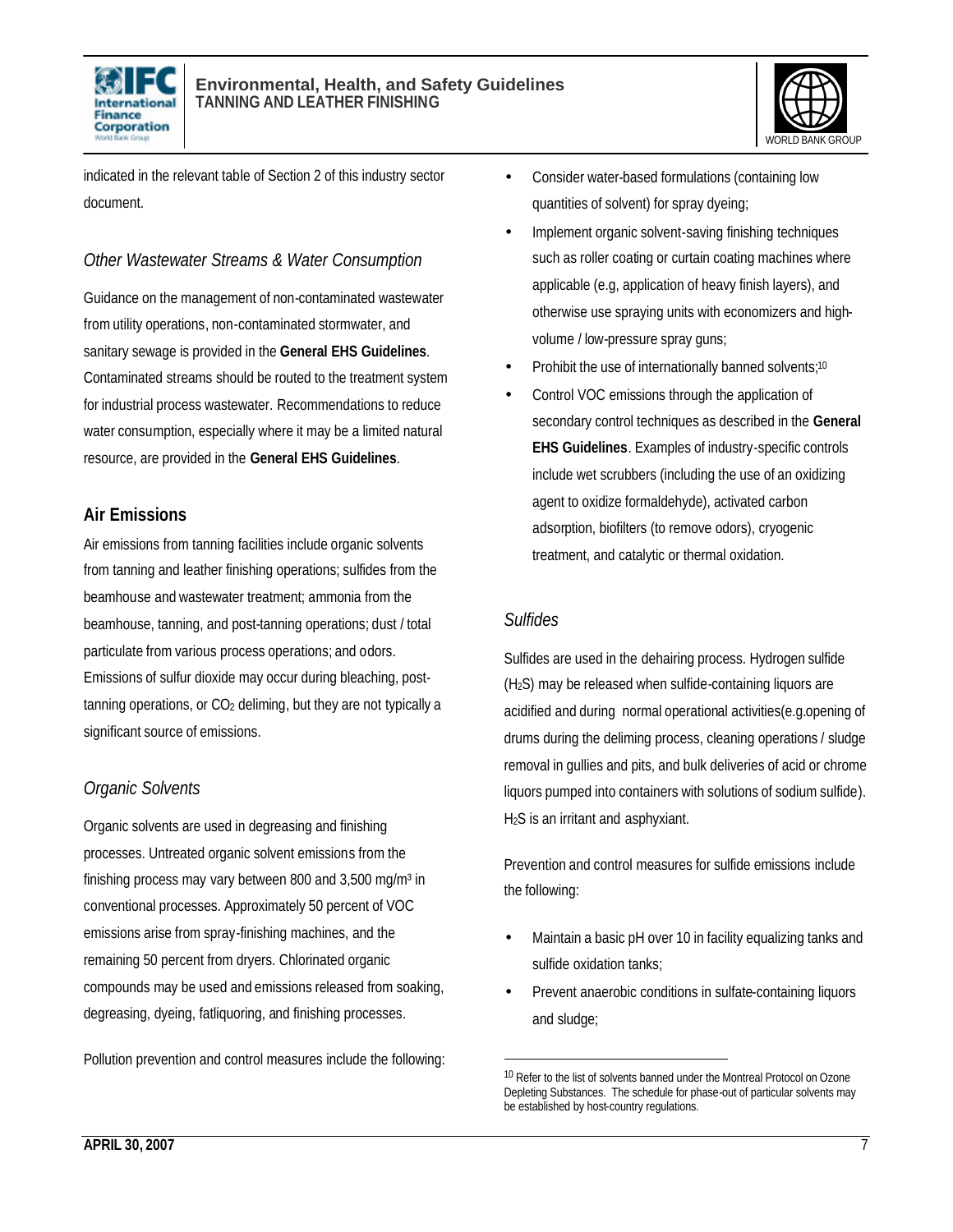



- Add manganese sulfate to treated effluent, as needed, to facilitate the oxidation of sulfides;
- Where H2S formation may occur, use adequate ventilation to capture the emissions, followed by treatment with wet scrubbers or biofilters (particularly for wastewater treatment units).

#### *Ammonia*

Ammonia emissions may be generated from some of the wet processing steps (e.g. deliming and dehairing, or during drying if it is used to aid dye penetration in the coloring process).

Prevention and control of ammonia emissions may be achieved through use of adequate ventilation , followed by wet scrubbing with an acidic solution.

#### *Dust*

Dust / total particulate may be generated from various operations (e.g. storage and handling of powdery chemicals, dry shaving, buffing, dust removal machines, milling drums, and staking). Dust emissions should be controlled through use of a centralized system, employing cyclones, scrubbers, and / or bag filters, as needed.

#### *Odors*

Odors may result from raw hides and skins, putrefaction, and from substances including sulfides, mercaptans, and organic solvents. Prevention and control measures for odor emissions include the following:

- Promptly cure raw hides;
- Reduce the time that sludge remains in the thickener, dewater thickened sludge by centrifugation or filter press, and dry the resulting filter cake. Sludge containing less

than 30 percent solids may generate especially strong odors;

• Ventilate tannery areas and control exhaust from odorous areas (e.g. where wastewater sludge is thickened and dewatered), through use of a biofilter and / or a wet scrubber with acid, alkali, or oxidant.

#### **Solid Waste**

Solid waste includes salt from raw skin / hide dusting; raw skin / hide trimmings; hair from the liming / dehairing process, which may contain lime and sulfides; and fleshing from raw skins / hides. Other solid waste includes wet-blue shavings, which contains chromium oxide ( $Cr<sub>2</sub>O<sub>3</sub>$ ); wet-blue trimming, which is generated from finishing processes and contains chromium oxide, syntans, and dye; and buffing dust, which also contains chromium oxide, syntans, and dye. The reducing characteristics of tannery sludge stabilize Cr(III) with respect to Cr(VI), due to the presence of organic matter and sulfides.

Prevention and control measures for solid waste include the following:

- Reduce inputs of process agents (particularly precipitation agents in wastewater treatment) to the extent practical;
- Segregate different waste / residue fractions to facilitate recovery and re-use (e.g. to manufacture pet toys, pet food, leather fiberboard);
- Recycle sludge as compost / soil conditioner or in anaerobic digestions for energy generation. Process sludge may be used for composting / agriculture after appropriate assessment for contaminants and potential impacts to soil and groundwater; 11

1

<sup>11</sup> Reference should be made to host-country requirements for limits of hazardous substances in agricultural sludge.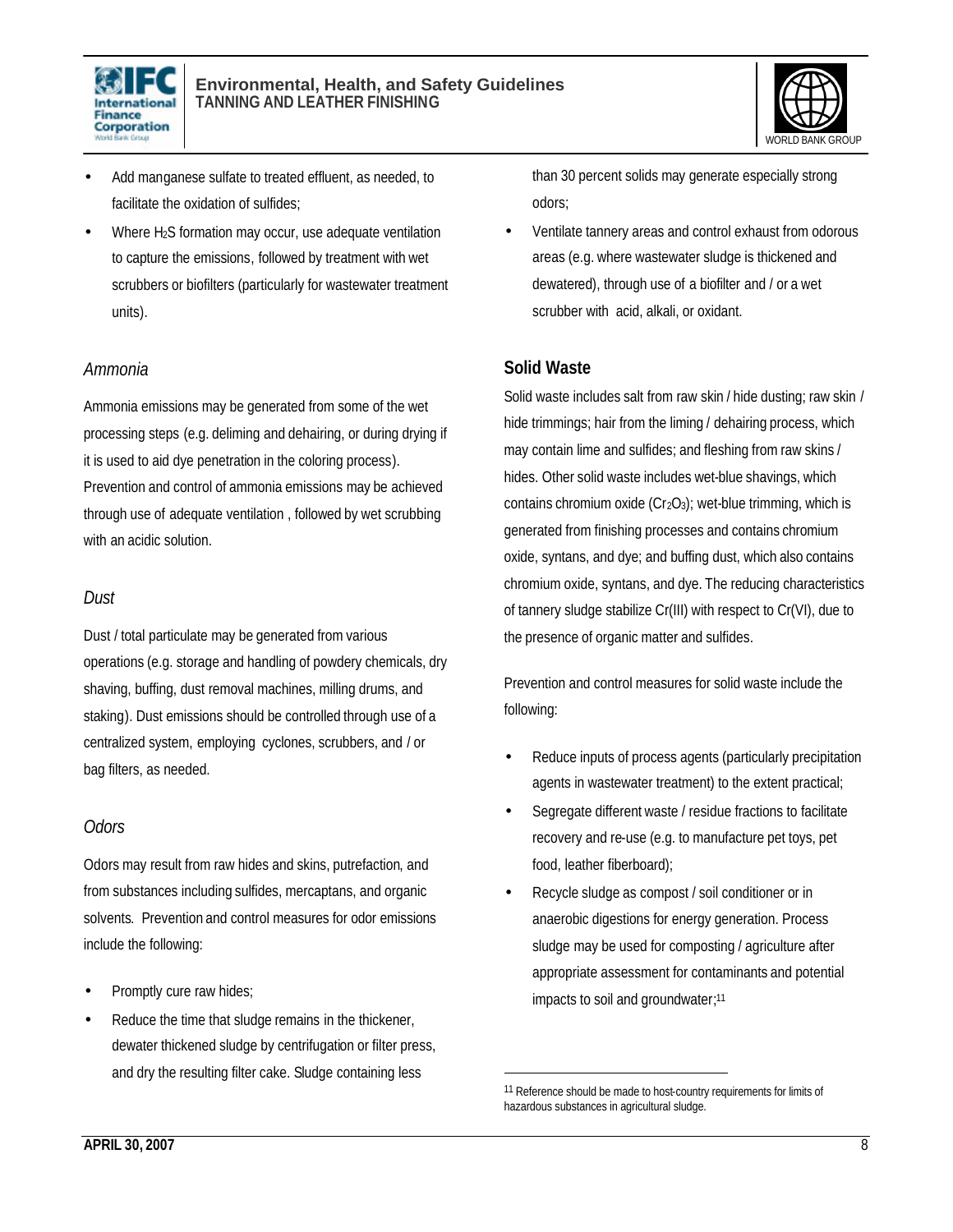



• Dispose of non-recoverable and non-recyclable waste and sludge by appropriate methods, depending on the waste hazard classification, as described in the **General EHS Guidelines**. 12

#### **Hazardous Materials**

Tanning and leather finishing processes involve the use of a variety of hazardous chemicals. Guidance on the management of hazardous materials, including handling, storage, and transportation, is provided in the **General EHS Guidelines.** 

## **1.2 Occupational Health and Safety**

Occupational health and safety issues associated with the construction and decommissioning of tanning and leather finishing facilities are common to those of most large facilities and are addressed in the **General EHS Guidelines**. Specific occupational health and safety issues associated with the operation of tanning and leather finishing facilities primarily include the following:

- Exposure to chemicals;
- Exposure to biological hazards.

#### **Chemical Hazards**

Tannery workers may be exposed to chemical hazards during loading, unloading, handling, and mixing of chemicals; during the washing, and disposing of chemical containers; and during the management and disposal of chemical waste and effluent. Hazardous chemicals should be managed according to the guidance in the **General EHS Guidelines**. Additional

recommendations applicable to tanning and leather finishing facilities include the following:

- Replace organic solvent-based chemicals with water-based chemicals in degreasing and finishing processes;
- Limit exposure to hazardous chemicals by promoting chemical handling procedures, and dosing and transferring chemicals in fully or partly closed systems using automated systems;
- Implement management procedures and controls for discharge of floats from paddles and drums;
- Use equipment and techniques (e.g. roller coating) to minimize indoor air pollution (e.g. during spraying and general application of finishing treatments);
- Use air extraction systems and ventilation in areas / machines for dry shaving, buffing, dedusting, spraying, and weighing (e.g. chemicals);
- Use of personal protection equipment (e.g. gloves, glasses boots, aprons, masks, hoods, respirators), particularly in the wet activity areas of the tannery. Respirators / masks with particulate filters and glasses should be used when handling powder and liquid chemicals

#### *Chemical Storage and Handling*

In addition to the hazardous materials management measures discussed in the **General EHS Guidelines**, the following measures should be employed for tanning and leather finishing facilities:

• Chemicals that will react should be segregated. Specifically, acids should be stored away from sodium sulfide, and alkalis away from ammonium salts, to prevent accidental mixing and release of dangerous gases (e.g.  $H<sub>2</sub>S, NH<sub>3</sub>$ ;

l

<sup>&</sup>lt;sup>12</sup> Incineration should be conducted only according to industry good practice for temperature, residence time, and other necessary conditions to avoid emissions of toxic substances (e.g. chrome (VI), dioxins / furans)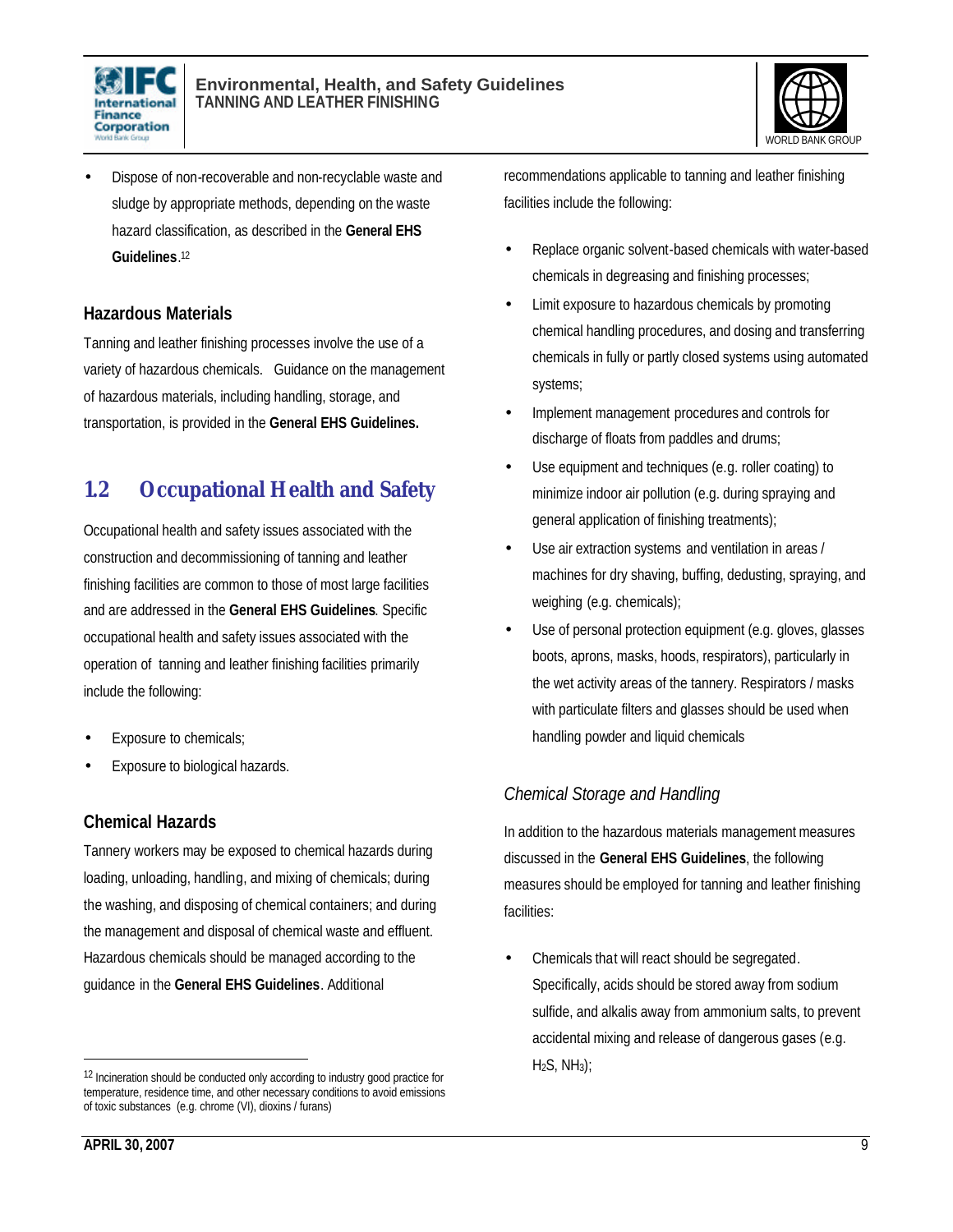



- Pipes, valves, and other equipment should be designed to prevent incorrect addition or mixing of incompatible chemicals (e.g. from a tanker into the wrong storage tank, particularly for acid into a sulfide solution);
- Small containers (e.g. dyes and fatliquors samples) should be safely stored on racks and shelves. Heavier chemical containers (particularly those containing liquid chemicals, such as acids) should be stored on wooden or plastic pallets at the floor level;
- Chemicals should be distributed from a gangway located over the beamhouse, and the tanning / post-tanning drums. The gangway should be equipped with adapted tanks connected to the drum axle.

#### **Biological Hazards**

Workers may be exposed to disease-agents such as bacteria, fungi, mites, and parasites which may be present in the hides or as part of the manufacturing process. Management measures that can be taken to avoid the negative consequences of worker exposure to biological hazards include the following:

- Inform workers of potential risks of exposure to biological agents and provide training in recognizing and mitigating those risks;
- Provide personal protective equipment to reduce contact with materials potentially containing pathogens;
- Ensure that those who have developed allergic reactions to biological agents are not working with these substances.

Additional guidance on prevention and control of biological hazards is presented in the **General EHS Guidelines.**

## **1.3 Community Health and Safety**

Community health and safety impacts during the operation of tanning and leather finishing are common to those of most industrial facilities, and are discussed in the **General EHS Guidelines**. These impacts include, among others, traffic and hazardous materials safety from raw material delivery and from finished product shipments.

While odors from leather tanning are not generally hazardous, they can constitute a nuisance to the surrounding community. In addition to the prevention and control of odor emissions previously described, greenfield projects should consider the location and distance of a proposed facility with regards to residential or other community areas.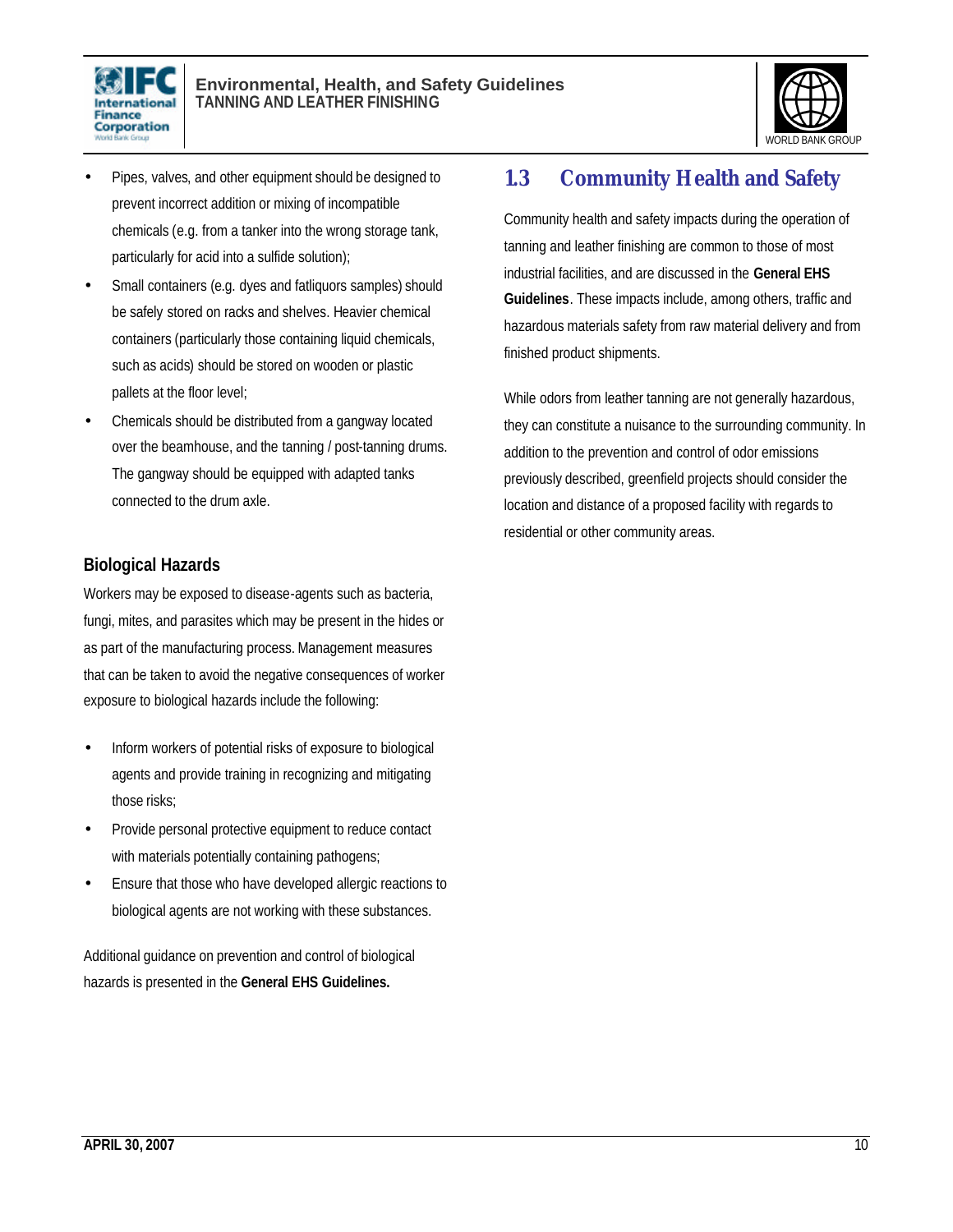



# **2.0 Performance Indicators and Monitoring**

### **2.1 Environment**

#### **Effluent and Emission Guidelines**

Table 1 presents effluent guidelines for this sector. Guideline values for process emissions and effluents in this sector are indicative of good international industry practice as reflected in relevant standards of countries with recognized regulatory frameworks. These guidelines are achievable under normal operating conditions in appropriately designed and operated facilities through the application of pollution prevention and control techniques discussed in the preceding sections of this document. These levels should be achieved, without dilution, at least 95 percent of the time that the plant or unit is operating, to be calculated as a proportion of annual operating hours. Deviation from these levels in consideration of specific, local project conditions should be justified in the environmental assessment.

Combustion source emissions guidelines associated with steam- and power-generation activities from sources with a heat input capacity equal to or lower than 50 MWth are addressed in the **General EHS Guidelines** with larger power source emissions addressed in the **EHS Guidelines for Thermal Power**. Guidance on ambient considerations based on the total load of emissions is provided in the **General EHS Guidelines**.

Effluent guidelines are applicable for direct discharges of treated effluents to surface waters for general use. Site-specific discharge levels may be established based on the availability and conditions in use of publicly operated sewage collection and treatment systems or, if discharged directly to surface waters, on the receiving water use classification as described in the **General EHS Guidelines**.

| Table 1. Effluent Levels for Tanning and Leather<br><b>Finishing</b> |                           |                         |  |  |
|----------------------------------------------------------------------|---------------------------|-------------------------|--|--|
| <b>Pollutants</b>                                                    | <b>Units</b>              | <b>Guideline Values</b> |  |  |
| pH                                                                   | S.U.                      | $6-9$                   |  |  |
| BOD <sub>5</sub>                                                     | mg/L                      | 50                      |  |  |
| COD                                                                  | mg/L                      | 250                     |  |  |
| <b>Total Suspended solids</b>                                        | mg/L                      | 50                      |  |  |
| <b>Sulfide</b>                                                       | mg/L                      | 1.0                     |  |  |
| Chromium (hexavalent)                                                | mg/L                      | 0.1                     |  |  |
| Chromium (total)                                                     | mg/L                      | 0.5                     |  |  |
| Chloride                                                             | mg/L                      | 1000                    |  |  |
| <b>Sulfate</b>                                                       | mg/L                      | 300                     |  |  |
| Ammonia                                                              | mg/L                      | 10                      |  |  |
| Oil and Grease                                                       | mg/L                      | 10                      |  |  |
| <b>Total nitrogen</b>                                                | mg/L                      | 10                      |  |  |
| <b>Total Phosphorous</b>                                             | mg/L                      | $\overline{2}$          |  |  |
| <b>Phenols</b>                                                       | mg/L                      | 0.5                     |  |  |
| <b>Total coliform bacteria</b>                                       | MPN <sup>a</sup> / 100 ml | 400                     |  |  |
| Temperature increase                                                 | °C                        | $<$ 3b                  |  |  |
| Notes:                                                               |                           |                         |  |  |

a MPN = Most Probable Number

b At the edge of a scientifically established mixing zone which takes into account ambient water quality, receiving water use, potential receptors and assimilative capacity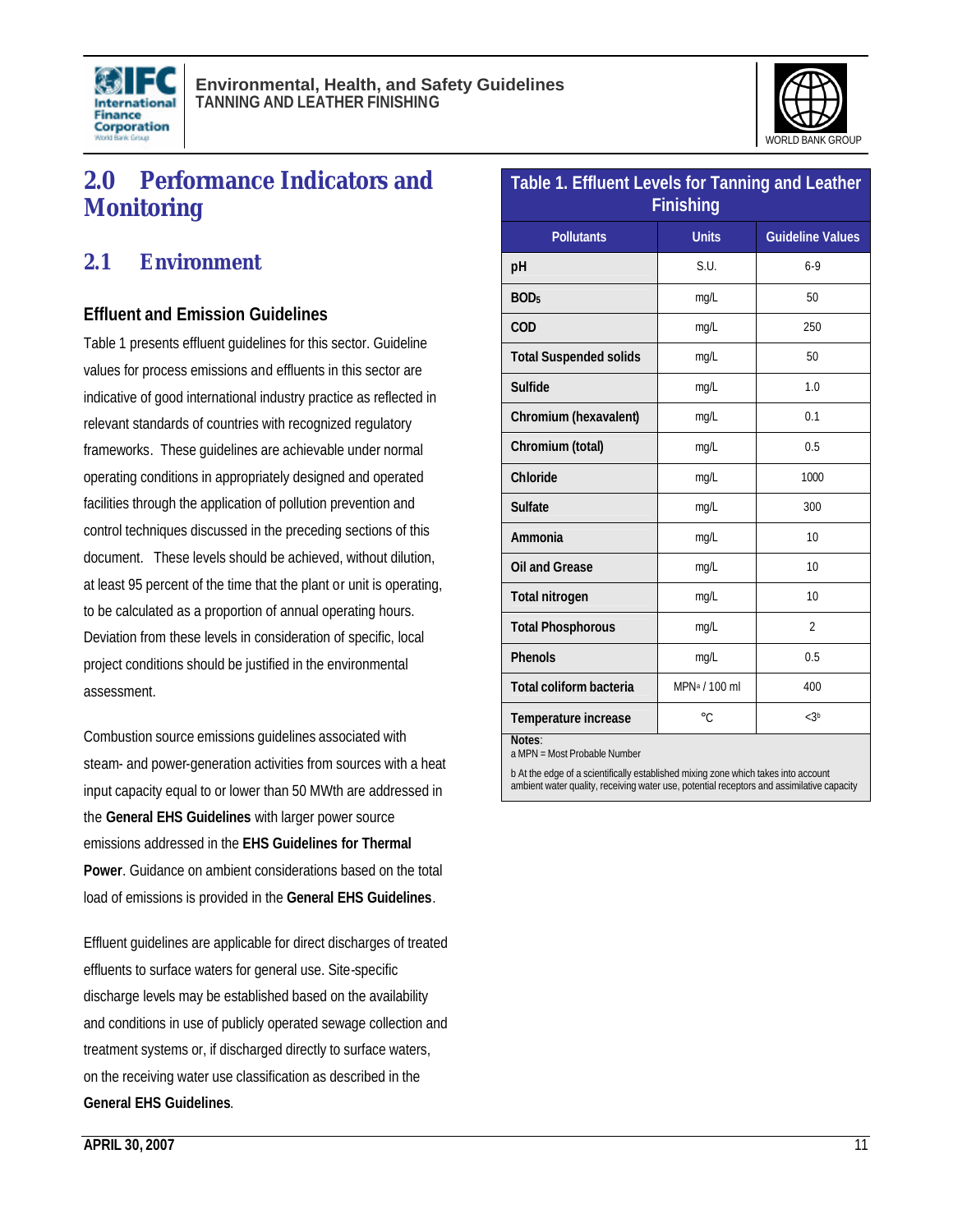



| Table 2. Air emission levels for leather finishing                                          |                                                             |  |  |
|---------------------------------------------------------------------------------------------|-------------------------------------------------------------|--|--|
| <b>Pollutants</b>                                                                           | (kg of HAP loss per 100 sq. meters of<br>leather processed) |  |  |
| Upholstery Leather $( = 4)$<br>grams add-on/square feet)                                    | 1.3/0.2                                                     |  |  |
| Upholstery Leather $(< 4$<br>grams add-on/square feet)                                      | 3.3/1.2                                                     |  |  |
| Water-resistant/<br><b>Specialty Leather</b>                                                | 2.712.4                                                     |  |  |
| Non-water-resistant<br>Leather                                                              | 1.8/1.1                                                     |  |  |
| Source: Hazardous Air Pollutants as noted in United States 40 CFR, Part 63, Subpart<br>TTTT |                                                             |  |  |

#### **Resource Use**

The following Tables 2 through 7 provide examples of resource consumption and waste generation benchmarks in this sector. Industry benchmark values are provided for comparative purposes only and individual projects should target continual improvement in these areas.

| Table 3. Effluent Loads from Tannery Processes abc |                     |            |                  |            |          |                 |
|----------------------------------------------------|---------------------|------------|------------------|------------|----------|-----------------|
| Values per tonne of rawhide                        | Water               | <b>COD</b> | BOD <sub>5</sub> | <b>SS</b>  | Cr(III)  | <b>Sulfides</b> |
|                                                    | (m <sup>3</sup> /t) | (kg/t)     | (kg/t)           | (kg/t)     | (kg/t)   | (kg/t)          |
| Bovine Salted Raw Hide Process <sup>d</sup>        | $12 - 50$           | 145-230    | 48-86            | 85-155     | $3 - 7$  | $2 - 9$         |
| Pig Skins                                          | $32 - 69$           | 140-320    | $52 - 115$       | $70 - 135$ | $3 - 6$  | $3 - 7$         |
| Sheepskins (wet-salted)                            | $110 - 265$         | 330-1005   | 135-397          | 175-352    | $9 - 15$ | $6 - 20$        |
| <b>Wool-on Sheepskins</b>                          | 360                 | 780        | 220              | 195        | 20       |                 |

Notes:

a Typical pollution loads under good practice conditions. They include pollution loads from beamhouse, tanning operations, post-tanning and dyeing operations, finishing.

**b** All values indicated relate to processing under good practice conditions. IUE reports that the ranges reflect variations in raw materials and processes.

<sup>c</sup>Taking into account the increasing importance of water conservation, the IUE indicates that this practice leads to higher pollution level in terms of concentration. For this reason, the IUE commission has requested that the regulating authorities limit discharges in terms of mass rather than concentration. <sup>d</sup>Goat skins generate similar loads to bovine hides

Sources: IUE (2004); EC IPPC (2001)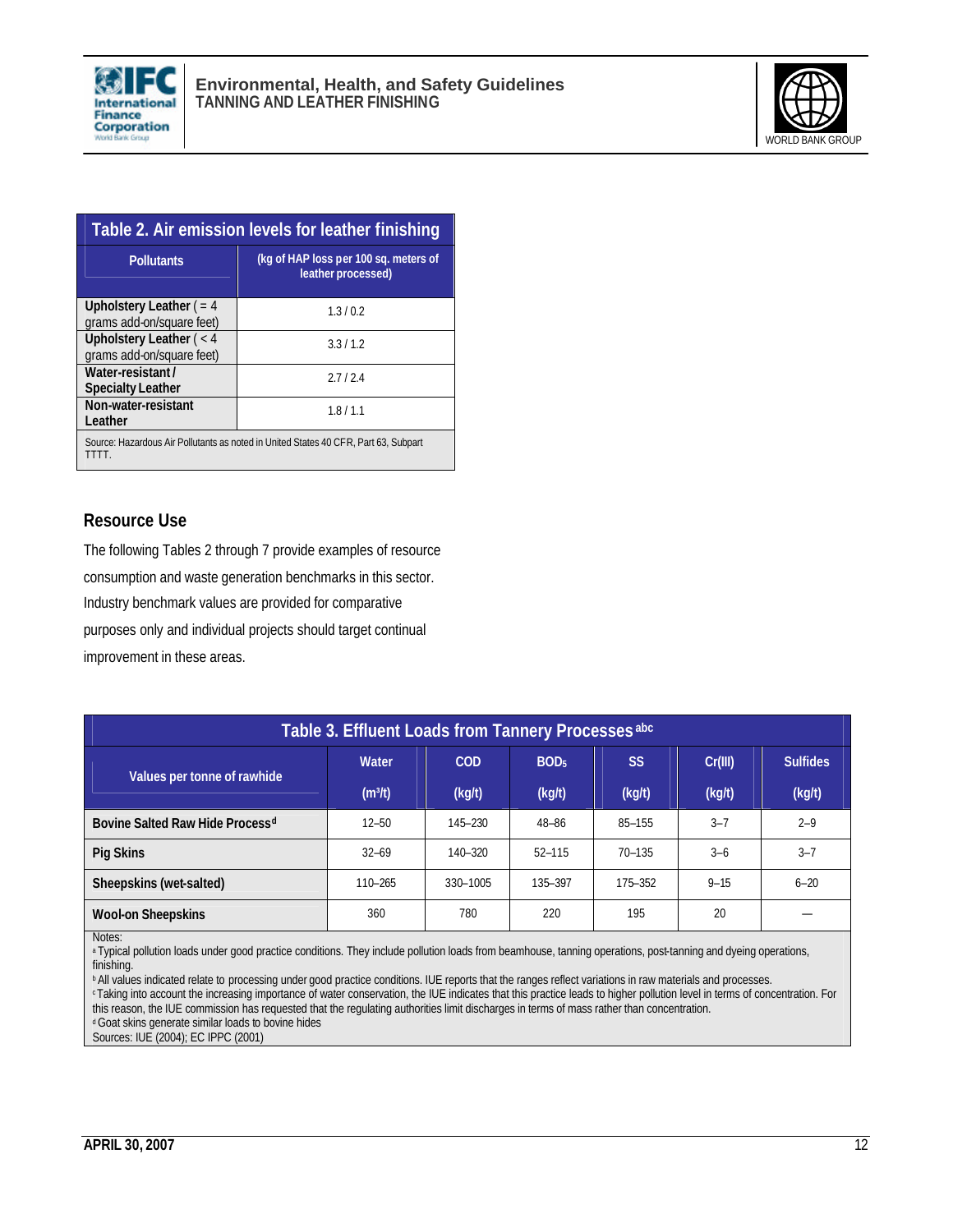



| Table 4. Effluent Loads from Tannery Processes abc (continued) |            |                  |               |                   |            |
|----------------------------------------------------------------|------------|------------------|---------------|-------------------|------------|
| Values per tonne of<br>rawhide                                 | TKN (kg/t) | Chlorides (kg/t) | $SO_4$ (kg/t) | Oil/Grease (kg/t) | TDS (kg/t) |
| <b>Bovine Salted Raw Hide</b><br>Process <sup>d</sup>          | $10 - 17$  | 145-220          | $45 - 110$    | $9 - 18$          | 300-520    |
| Pig Skins                                                      | $12 - 20$  | $80 - 240$       | $40 - 100$    | $34 - 71$         | 180-500    |
| Sheepskins (wet-salted)                                        | $21 - 44$  | $210 - 640$      | $45 - 110$    | $40 - 150$        |            |
| <b>Wool-on Sheepskins</b>                                      | 21         | 910              | $- -$         | $40 - 150$        | 1520       |

Notes:

a Typical pollution loads under good practice conditions. They include pollution loads from beamhouse, tanning operations, post-tanning and dyeing operations, finishing.

**b All values indicated relate to processing under conditions of good practice. IUE reports that the ranges reflect variations in raw materials and processes.** <sup>c</sup>Taking into account the increasing importance of water conservation, the IUE indicated that this practice leads to higher pollution level in terms of concentration. For this reason, the IUE commission has requested that the regulating authorities limit discharges in terms of mass rather than concentration. d Goat skins generate similar loads to bovine hides

Sources: IUE (2004); EC IPPC (2001)

| Table 5. Dry Sludge Generation from Tannery Wastewater<br><b>Treatment</b>        |                                                 |  |  |  |
|-----------------------------------------------------------------------------------|-------------------------------------------------|--|--|--|
| <b>Parameters</b>                                                                 | <b>Sludge Production</b><br>kg DS/tonne rawhide |  |  |  |
| Sludge (total)                                                                    | 200a                                            |  |  |  |
| <b>Primary Treatment</b>                                                          |                                                 |  |  |  |
| Mixing + Sedimentation                                                            | 80                                              |  |  |  |
| Mixing + Chemical treatment + Sedimentation                                       | 150-200                                         |  |  |  |
| Mixing + Chemical treatment + Flotation                                           | 150-200                                         |  |  |  |
| <b>Biological Treatment</b>                                                       |                                                 |  |  |  |
| Primary or chemical + Extended aeration                                           | $70 - 150$                                      |  |  |  |
| Primary or chemical + Extended aeration with<br>nitrification and denitrification | $130 - 150$ b                                   |  |  |  |
| Primary or chemical + Aerated facultative<br>lagoons                              | $100 - 140$                                     |  |  |  |
| Anaerobic treatment (lagoon or UASB) <sup>c</sup>                                 | $60 - 100$                                      |  |  |  |
| Membrane biological reactor (MBR)                                                 | d                                               |  |  |  |
| Notas <sup>.</sup>                                                                |                                                 |  |  |  |

Notes:

<sup>a</sup> 500 kg (approx. 40 percent dry matter content)

**b** Without chemical treatment

c Mixed with 75% domestic sewage, UASB = upflow anaerobic sludge blanket d Approximately 7% of the metabolized COD is incorporated into surplus sludge production, compared to 30–50% in a conventional activated sludge system Source: IUE (2004), EC IPPC (2001)

| <b>Table 6. Solid Waste Generation</b>                                                               |                                 |                                     |  |  |
|------------------------------------------------------------------------------------------------------|---------------------------------|-------------------------------------|--|--|
| Output per unit of product                                                                           | <b>Mass Load</b><br><b>Unit</b> | <b>Industry</b><br><b>Benchmark</b> |  |  |
| Solid Waste (Hazardous / Non-<br>Hazardous)<br>(bovine salted hides, conventional<br>chrome-tanning) | kg/tonne                        | 450-730                             |  |  |
| Air Emission (organic solvents)<br>(bovine salted hides, conventional<br>chrome-tanning)             | kg/tonne                        | Approx. 40                          |  |  |
| Source: EC IPPC (2001)                                                                               |                                 |                                     |  |  |

| <b>Table 7. Resource and Energy Consumption</b>                                                                   |                                 |                                     |  |
|-------------------------------------------------------------------------------------------------------------------|---------------------------------|-------------------------------------|--|
| Inputs per unit of product                                                                                        | <b>Mass Load</b><br><b>Unit</b> | <b>Industry</b><br><b>Benchmark</b> |  |
| Energy/Fuel<br>Energy consumption per unit of<br>production (bovine salted hides,<br>conventional chrome-tanning) | G. I/tonne                      | $9.3 - 42$                          |  |
| <b>Materials</b><br>Chemical consumption (bovine salted<br>hides, conventional chrome-tanning)                    | kg/tonne                        | Approx. 500                         |  |
| Source: EC IPPC (2001)                                                                                            |                                 |                                     |  |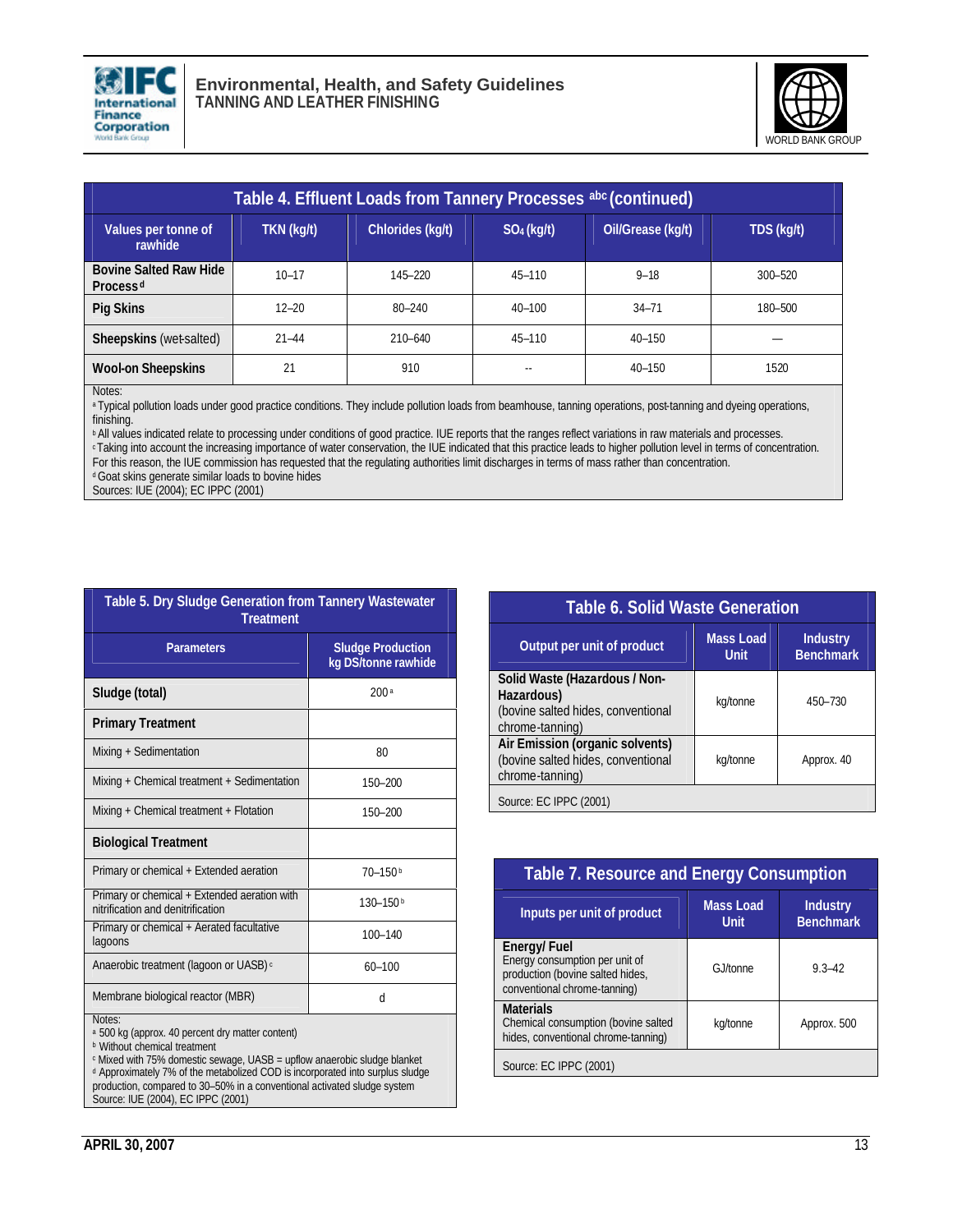



### **Environmental Monitoring**

Environmental monitoring programs for this sector should be implemented to address all activities that have been identified to have potentially significant impacts on the environment, during normal operations and upset conditions. Environmental monitoring activities should be based on direct or indirect indicators of emissions, effluents, and resource use applicable to the particular project.

Monitoring frequency should be sufficient to provide representative data for the parameter being monitored. Monitoring should be conducted by trained individuals following monitoring and record-keeping procedures and using properly calibrated and maintained equipment. Monitoring data should be analyzed and reviewed at regular intervals and compared with the operating standards so that any necessary corrective actions can be taken. Additional guidance on applicable sampling and analytical methods for emissions and effluents is provided in the **General EHS Guidelines**.

# **2.2 Occupational Health and Safety**

### **Occupational Health and Safety Guidelines**

Occupational health and safety performance should be evaluated against internationally published exposure guidelines, of which examples include the Threshold Limit Value (TLV®) occupational exposure guidelines and Biological Exposure Indices (BEIs®) published by American Conference of Governmental Industrial Hygienists (ACGIH),13 the Pocket Guide to Chemical Hazards published by the United States National Institute for Occupational Health and Safety (NIOSH),<sup>14</sup> Permissible Exposure Limits (PELs) published by the Occupational Safety and Health Administration of the United

### **Accident and Fatality Rates**

Projects should try to reduce the number of accidents among project workers (whether directly employed or subcontracted) to a rate of zero, especially accidents that could result in lost work time, different levels of disability, or even fatalities. Facility rates may be benchmarked against the performance of facilities in this sector in developed countries through consultation with published sources (e.g. US Bureau of Labor Statistics and UK Health and Safety Executive)17**.**

### **Occupational Health and Safety Monitoring**

The working environment should be monitored for occupational hazards relevant to the specific project. Monitoring should be designed and implemented by accredited professionals<sup>18</sup> as part of an occupational health and safety monitoring program. Facilities should also maintain a record of occupational accidents and diseases and dangerous occurrences and accidents. Additional guidance on occupational health and safety monitoring programs is provided in the **General EHS Guidelines**.

 $\overline{a}$ <sup>13</sup> Available at: http://www.acgih.org/TLV/ and http://www.acgih.org/store/

<sup>14</sup> Available at: http://www.cdc.gov/niosh/npg/

<sup>15</sup> Available at:

http://www.osha.gov/pls/oshaweb/owadisp.show\_document?p\_table=STANDAR DS&p\_id=9992

<sup>16</sup> Available at: http://europe.osha.eu.int/good\_practice/risks/ds/oel/ <sup>17</sup> Available at: http://www.bls.gov/iif/ and

http://www.hse.gov.uk/statistics/index.htm

<sup>18</sup> Accredited professionals may include Certified Industrial Hygienists,

Registered Occupational Hygienists, or Certified Safety Professionals or their equivalent.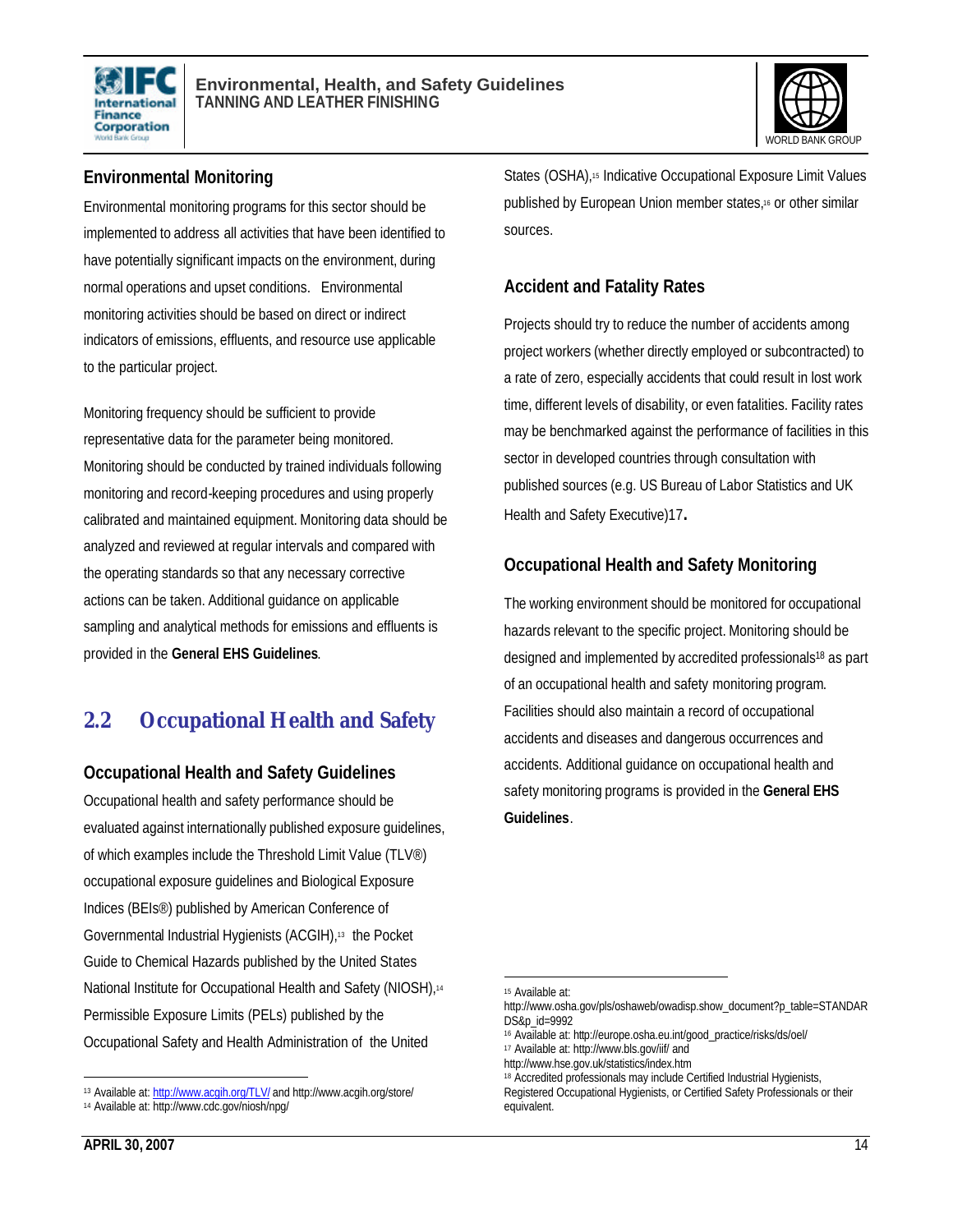



# **3.0 References**

COTANCE (Confederation of Tanning Industries of the European Union). 2002. The European Tanning Industry Sustainability Review. Brussels, Belgium: COTANCE.

Environment Australia. 1999. National Pollutant Inventory. Emission Estimation Technique Manual for Leather Tanning and Finishing. Canberra, Australia:

European Commission, Directorate General JRC, Integrated Pollution Prevention and Control (IPPC). 2001. Reference Document on Best Available Techniques for the Tanning of Hides and Skins. BREF. May. Sevilla, Spain: IPPC.

International Union of Leather Technologists and Chemists Societies (IULTCS), IU Commission Environment (IUE). 2004. Technical Guidelines for Environmental Protection Aspects for the World Leather Industry. Pembroke, UK: IULTCS. Available at http://www.iultcs.org/environment.asp

Japan International Center for Occupational Safety and Health (JICOSH). 2001– 02. Accident Frequency Rates and Severity Rates by Industry. Tokyo, Japan: JICOSH.

Organization for Economic Co-operation and Development (OECD), Environmental Directorate. 2004. Emission Scenario Document on Leather Processing. ENV/JM/MONO(2004)13. Paris, France: OECD.

United Nations Industrial Development Organization (UNIDO). 2000. Pollutants in Tannery Effluents. Regional Program for Pollution Control in the Tanning Industry in South-East Asia. Prepared by M. Bosnic, J. Buljan and R.P. Daniels. US/RAS/92/120.: UNIDO.

United Nations Industrial Development Organization (UNIDO). 2000. Occupational Safety and Health Aspects of Leather Manufacture – Guidelines and Recommendations for Managers and Supervisors of Tanneries and Effluent Treatment Plants. Prepared by J. Buljan, A. Sahasranaman, and J. Hannak. India: RePO-UNIDO and Council for Leather Exports (CLE).

US Department of Labor, Bureau of Labor Statistics. 1995–2003. Leather Tanning and Finishing, Occupational Injuries and Illnesses: Industry Data, Years 1995–2003. Washington, DC: US Department of Labor.

US Environmental Protection Agency (US EPA). 1997. AP-42 Emission Factors. Leather Tanning. Section 9.15. Washington, DC: US EPA.

US Environmental Protection Agency (US EPA). Effluent Limitations Guidelines, Leather Tanning and Finishing Point Source Category. 40 CFR Part 425. Washington, DC: US EPA.

US Environmental Protection Agency (US EPA). 2002 National Emission Standards for Hazardous Air Pollutants for Leather Finishing Operations; Final Rule. 40 CFR Part 63, Subpart TTTT. February 2002. Washington, DC: US EPA.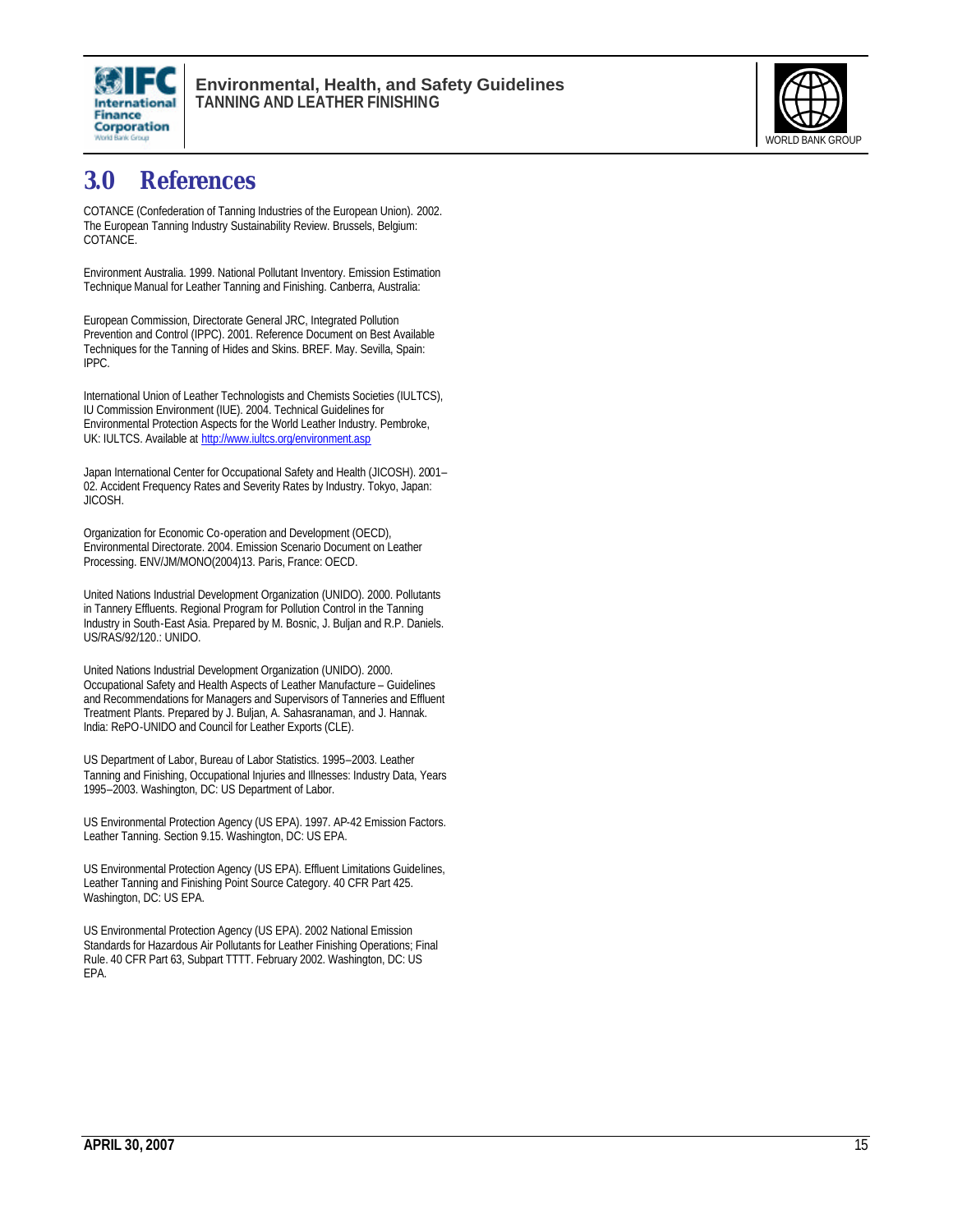



# **Annex A: General Description of Industry Activities:**

Tanning and leather finishing facilities generally convert raw hides and / or skins into leather, which is then finished and used to manufacture a wide range of products. Tanning is the process used to stabilizing the raw hide or skin into leather, a nonputrescible product.

This guideline focuses on processing of bovine and ovine hides and skins. In general, the production processes in a tannery can be split into four main stages including hide and skin storage, and operations involving the beamhouse , tanning, post-tanning, and finishing.

#### **Hide and Skin Prestorage / Storage, and Beamhouse Operations**

Raw hides and skins are typically procured from the hide and skin markets or directly from the abattoirs (slaughterhouses), and delivered to the tanneries or fellmongeries (facilities that treat skins and hides, principally sheep skins, before tanning). Hide and skin curing is often performed before transport to the tannery / fellmongery, as necessary, to prevent putrefaction. At the tannery / fellmongery, hides and skins are preliminary sorted, trimmed, cured, and stored.

### *Sorting and Trimming*

Sorting of hides and skins is conducted according to several grades of size, weight, quality and sex. Trimming is generally carried out during the sorting process.

### *Curing and Storing*

If the raw hides and skins cannot be processed immediately, they are typically cured to prevent putrefaction. Curing methods for long-term preservation (up to six months) include salting, brining, (shade) drying, or dry salting. Short-term preservation

(typically two to five days) involves cooling using crushed ice, or refrigerated storage, in addition to biocides / antiseptics / fungicides (e.g.2-[thiocyanatomethylthio]-1,3-benzothiazole known as TCMTB, isothiazolones, potassium dimethyl dithiocarbamate, sodium chlorite benzalkonium chloride, sodium fluoride, and boric acid). Some of these agents are also used during soaking, pickling, and wet-blue preservation.

Although curing is often conducted in the abattoir or at the hide market, the process may be repeated in the tannery for longer and more efficient storage. Hides and skins are generally stored on pallets in ventilated or air conditioned / cooled areas. From storage, the hides and skins are taken to the beamhouse. Processes typically carried out in the beamhouse of a tannery include soaking, dehairing, liming, and fleshing, whereas fellmongeries typically carry out similar processes specific to sheep skins.

### *Soaking*

Soaking is undertaken to allow hides and skins to reabsorb any lost water after flaying, as well as to clean and remove interfibrillary material. Soaking is usually carried out in processing vessels (e.g. mixers, drums, pits, or raceways) in two steps, namely a dirt soak for salt and dirt removal, and a main soak. The soak bath is often changed every 8 hours to prevent bacterial growth. Soaking additives include surfactants, enzyme preparations, bactericides, and alkali products.

### *Dehairing and Liming of Bovine Hides*

Dehairing and liming of hides is undertaken to remove hair, interfibrillary components, and epidermis, and to open up the fiber structure. These processes are carried out in vessels (e.g. drums, paddles [a vat with a paddlewheel agitator], mixers, or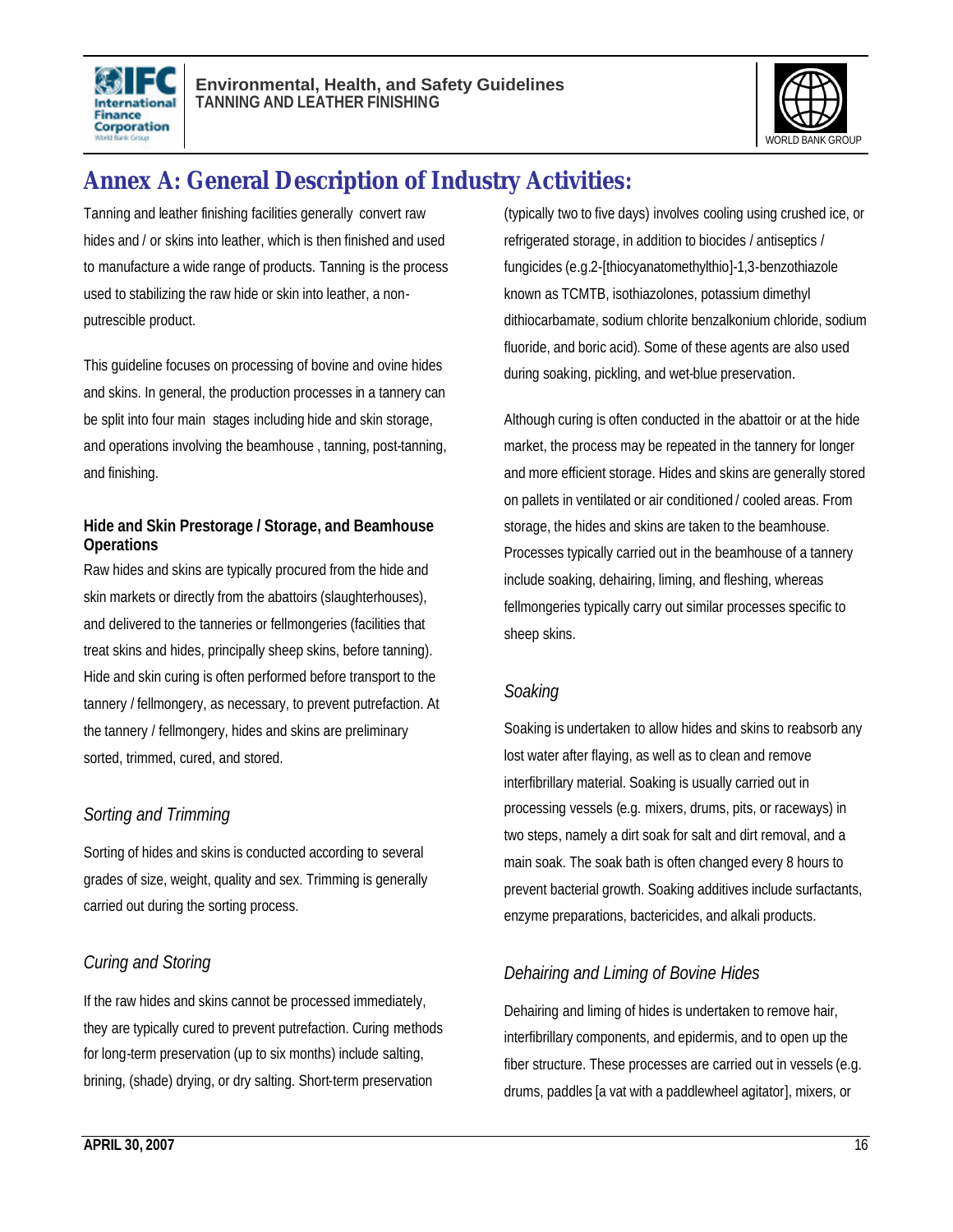



pits). Dehairing involves the use of chemical and mechanical treatment, with or without hair destruction. Elimination of keratinous material (e.g. hair, hair roots, epidermis) and fats from the pelts involves the use of inorganic sulfides (NaHS or Na2S) and lime treatment. Treatment with organic compounds such as mercaptans or sodium thioglycolate in combination with strong alkali and amino compounds is an alternative to sulfide treatment. Enzymatic preparations can be added to enhance dehairing and they are considered a cleaner technology when compared with the conventional dehairing-liming process.

### *Painting and Liming of Sheepskins*

Painting is undertaken to break down the wool root within the sheepskins to facilitate pulling of wool fiber from the pelt. Paint generally consists of a highly viscous mixture of sodium sulfide and lime, applied to the flesh side of the skin either through a spraying machine or manually and left for several hours. The wool is then pulled from the skin, either manually or mechanically. After pulling, the skins are limed in process vessels, similarly to bovine hides.

### *Fleshing*

Fleshing is a mechanical process to scrape off the excess organic material from the hide (e.g. connective tissue and fat). The fleshing machine consists of rollers and rotating spiral blades that treat the pelts. Fleshing of green hides after soaking is called 'green-fleshing'. Fleshing performed after the liming and dehairing is known as 'lime-fleshing'.

### **Tanyard Operations**

Tanyard operations transform cured hides into leather, and typically include deliming, bating, degreasing, pickling, pretanning, tanning, draining /samming / setting, splitting, and shaving. Deliming, bating, and pickling may also be conducted at fellmongeries, which sell pickled skins as an intermediate product.

### *Deliming*

Deliming involves the removal of residual lime from the pelts and preparing the pelts for bating. The conventional process involves gradually lowering pH through washing and addition of deliming chemicals ( e.g. ammonium sulfate [(NH4)2SO4], ammonium chloride [NH4Cl], sodium bisulfite [NaHSO3], among others); an increase in temperature; and, finally, the removal of residual chemicals and degraded skin components.

Alternative processes include carbon dioxide (CO2) deliming, or the use of ammonium-free deliming agents (e.g. weak acids or esters) which can totally or partially replace ammonium salts used for conventional deliming. For thicker pelts, the float temperature is increased (up to 35°C), the process duration is increased, and small amounts of deliming auxiliaries are added. Generally, deliming is performed in processing vessels (e.g.drums, mixers, or paddles).

### *Bating*

Bating allows a partial degradation of non-collagenic proteins, achieved by enzymatic preparations, and improves the grain of the hide and the subsequent run and stretch of the leather. Scud (e.g. hair roots and other unwanted material) is also removed at this stage. The quantity of enzymes used is the principal factor in determining the final characteristics of the leather in terms of hardness (e.g. lower enzyme concentrations needed) or softness (e.g. higher enzyme concentration needed) of the finished products.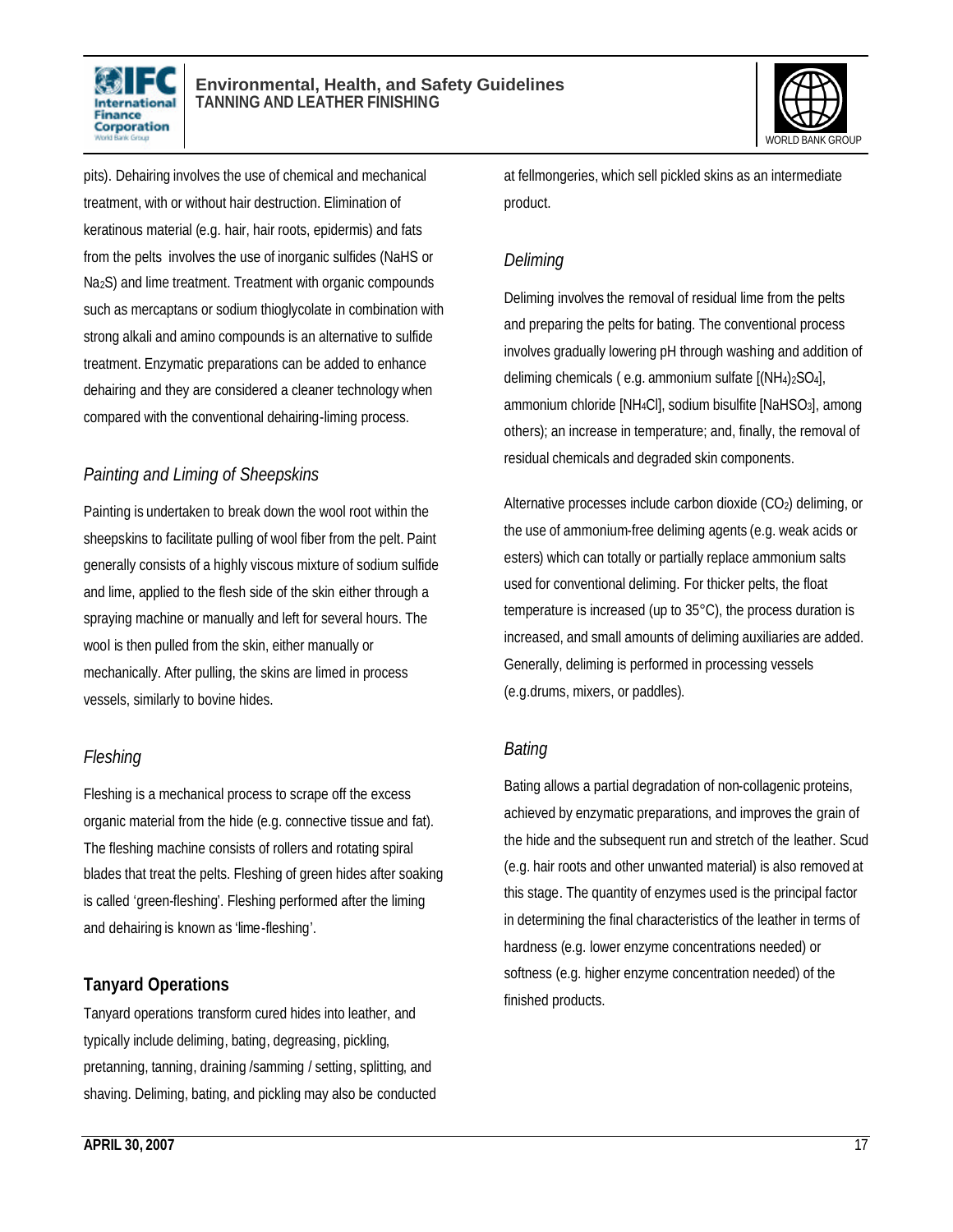



#### *Degreasing*

Degreasing eliminates excess grease from fatty skins (e.g. from sheep and pigs) to prevent the formation of insoluble chromesoaps or fat spues (white fatty material on the leather surface) at a later stage. Skin fat is difficult to remove because of the presence of cerides and the need for a high melting temperature. Three different methods commonly used for degreasing include degreasing in aqueous medium with nonionic surfactant and degreasing agents; degreasing in aqueous medium with organic solvents, nonionic surfactants, and degreasing agents; and degreasing in an organic solvent medium.

The solvent used for degreasing (e.g. paraffin, white spirit, butyl oxitol, ethyl oxitol, TCE, PCE, mono-chloro-benzene and perchloro-benzene) can be partially recovered, the extraction brines recycled, and the natural grease recovered for commercial use. The amount of surfactant required decreases with the increased use of organic solvents.

#### *Pickling*

Pickling is conducted to lower the pH of the pelt before mineral tanning and some organic tanning (e.g. chrome tanning, gluterdialdehyde tanning, vegetable tanning, resins and synthetic tanning). Very often tanning is carried out in the pickle liquor. Pickled pelts can be traded and contain fungicides to protect them from mold growth during storage. Pickling floats (the aqueous liquor in which the pickling process is performed) are typically characterized by high salt concentrations, which can be reduced by using acids that lessen the water uptake of the skins (e.g. non-swelling acids, typically aromatic sulfonic acids).

#### *Wet-White Pretanning*

Pretanning processes change the physical and chemical characteristics of the leather, improving the leather quality, particularly with regard to grain tightness, and chrome uptake, thus reducing the input of chrome. Pretanning agents include aluminum salts, aluminum combined with polyacrylates, glutaraldehyde derivatives, syntans (synthetic tannins typically made by treating aromatic substances, such as cresols, phenols, and naphthalenes, with formaldehyde and sulfuric acid), titanium oxide and salts, or colloidal silica. Zirconium is an effective agent used to obtain white leather.

Some pretanning agents can significantly raise the shrinkage temperature of the collagen. Pretanned leather can be split and shaved, thus avoiding chrome shaving activities and further reducing the chrome input needed for leather production. Certain pretanning recipes may be combined with nonchromium tanning agents to produce chromium-free leather. However, chrome-free pretanning may not be applicable if the chrome tanning effects are desired in the final leather product, or when the pretanning effects result in an unacceptable coloration of the leather.

### *Tanning*

Tanning allows stabilization of the collagen fiber through a cross-linking action. The tanned hides and skins are tradable intermediate products (wet-blue). Tanning agents can be categorized in three main groups namely mineral (chrome) tanning agents; vegetable tanning agents; and alternative tanning agents (e.g. syntans, aldehydes, and oil tanning agents). About 90 percent of leathers are tanned with salts of chromium (in its trivalent form), especially chromium (III) sulfate.

The vegetable tanning process is not an alternative to the chrome tanning process, as the two processes produce different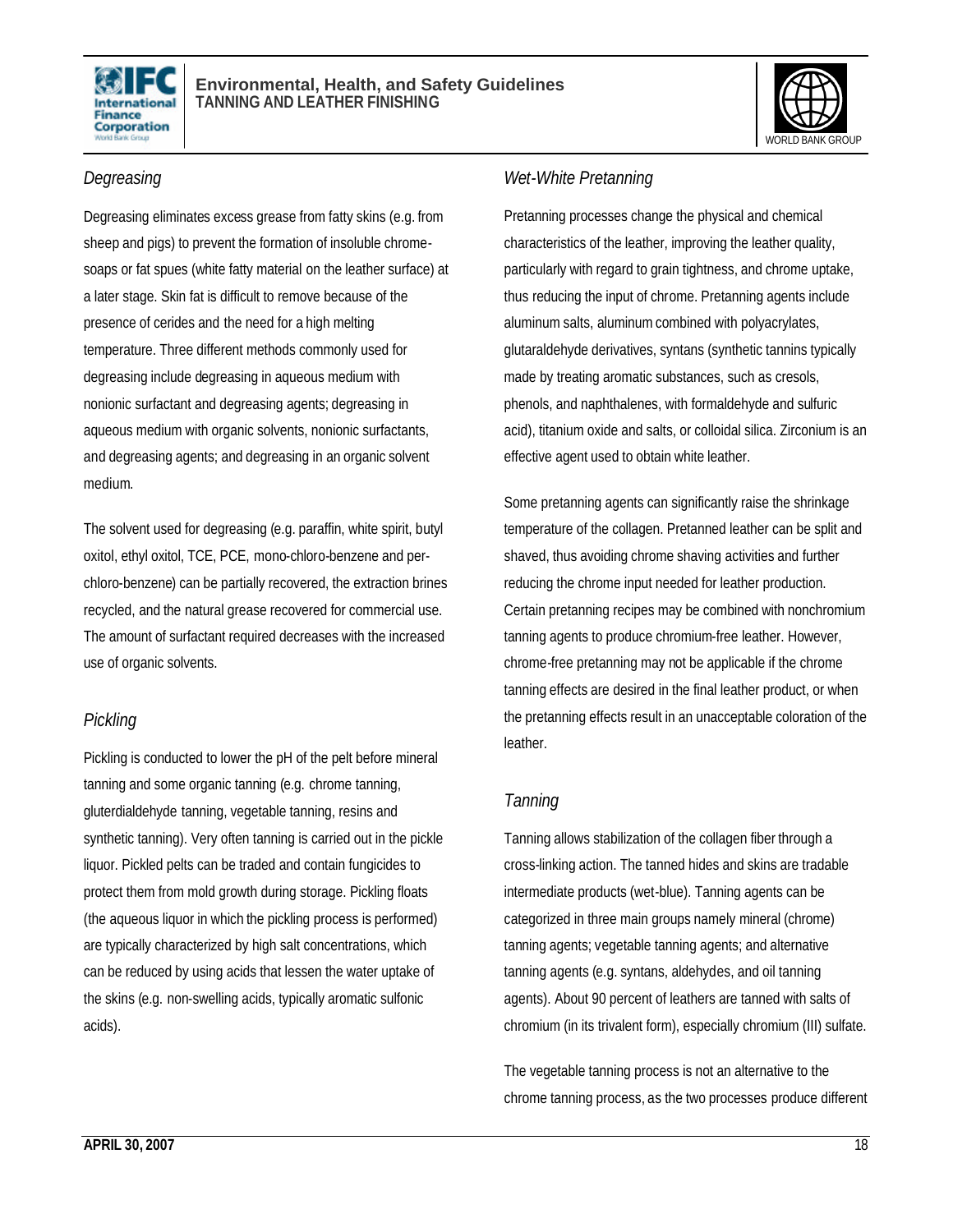



products. Vegetable tanning produces relatively dense, pale brown leather that tends to darken on exposure to natural light. Vegetable tanning is frequently used to produce sole leather, belts, and other leather goods. Unless specifically treated, however, vegetable tanned leathers have low hydrothermal stability, limited water resistance, and are hydrophilic. Recovery of vegetable tanning floats is generally conducted using ultrafiltration.

Tanning with organic tanning agents, using polymers or condensed plant polyphenols with aldehydic cross-linkers, can produce mineral-free leather with high hydrothermal stability similar to chrome-tanned leather. However, organic-tanned leather usually is more filled (e.g. leather with interstices filled with a filler material) and hydrophilic than chrome-tanned leather. Semi-metal tanning may also produce chrome-free leather, with equally high hydrothermal stability. This tanning process is carried out with a combination of metal salts, preferably but not exclusively aluminum (III), and a plant polyphenol containing pyrogallol groups, often in the form of hydrolysable tannins.

### *Draining, Samming, and Setting*

After tanning, leathers are drained, rinsed, and either hung up to age or unloaded into boxes and subsequently sammed (e.g. brought to a uniformly semi-dry state, (approximately 50% to 60% water content, necessary for certain finishing operations, by passing it through the sammying machine or by pressing between pressurized rollers) to reduce the moisture content before further mechanical action. Setting (working over the grain surface of wet leather to remove excess water, to eliminate wrinkles and granulations, to give the leather a good pattern and to work out stresses so that the leather lies flat) may be carried out to stretch out the leather.

#### *Splitting*

The function of the splitting operation is to cut through skins / hides or leathers at a set thickness. If the hide / skin is sufficiently thick, splitting can yield a grain split and a flesh split that may both be processed into finished leather. Although splitting can be performed before tanning, after tanning, or after drying, it is usually performed after tanning.

#### *Shaving*

Shaving is undertaken to achieve an even thickness throughout tanned or crusted leather. Shaving is carried out when splitting is not possible or when minor adjustments to the thickness are required.

### **Post-Tanning Operations**

Post-tanning operations involve neutralization and bleaching, followed by retanning, dyeing, and fatliquoring. These processes are mostly undertaken in a single processing vessel. Specialized operations may also be performed to add certain properties to the leather product (e.g. water repellence or resistance, oleophobicity, gas permeability, flame retardancy, abrasion resistance, and anti-electrostatic properties).

### *Neutralization*

Neutralization is the process by which the tanned hides are brought to a pH suitable for retanning, dyeing, and fatliquoring. Neutralization is performed using weak alkalis (e.g. sodium or ammonium bicarbonate, formiate, or acetate). After neutralization, leather may be dried, generating an intermediate tradable product called white crust.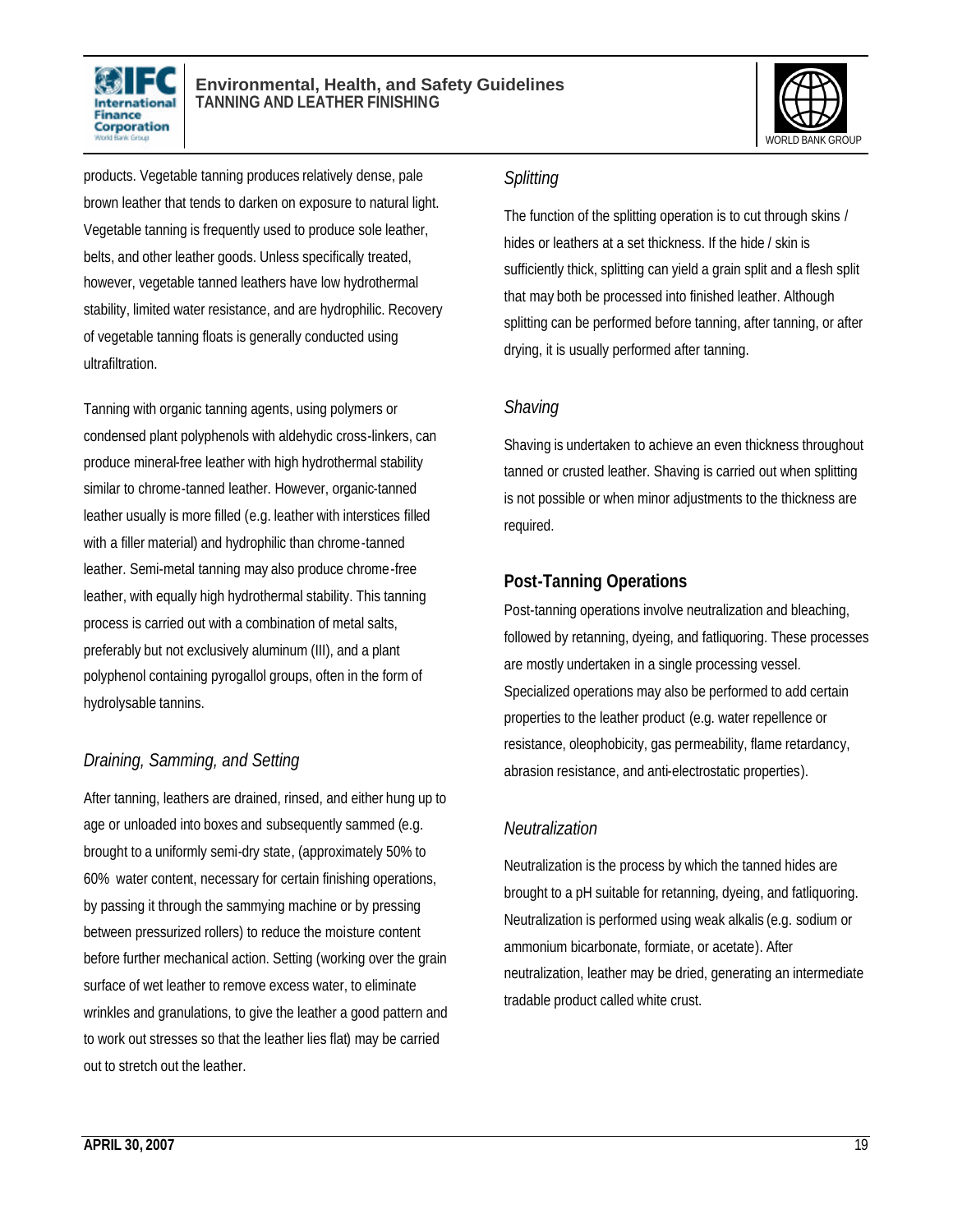



#### *Bleaching*

Vegetable-tanned skins and leathers with wool or hair may need to be bleached to remove stains or to reduce the coloring before retanning and dyeing. Making the leather color fade may be achieved using treatment with chemicals (e.g. bleaching agents) or exposure to the sun / weather elements.

#### *Retanning*

The retanning process is performed to improve the leather characteristics and the re-wetting properties (e.g. the introduction of liquid, such as water, into hides, skins or dried leather) of the hides necessary to facilitate and optimize the subsequent dyeing process. A wide variety of chemicals may be used for the re-tannage of leather, including vegetable tanning extracts, syntans, aldehydes, resins, and mineral tanning agents.

### *Dyeing*

Dyeing is performed to produce colors in hides / skins. Typical dyestuffs include water-based acid dyes. Basic and reactive dyes are less commonly used. A wide range of dyestuff is available with different characteristics and physico-chemical resistances (e.g. to light, PVC migration, sweat migration, among others).

### *Fatliquoring*

Fatliquoring is the process by which leathers are lubricated to achieve product-specific characteristics and to reestablish the fat content lost in the previous procedures. The oils used may be of animal or vegetable origin, or may be synthetic products based on mineral oils. Stuffing is an old technique used mainly for heavier vegetable-tanned leather. Sammed leathers are treated in a drum with a mixture of molten fat. The retanned,

dyed, and fatliquored leathers are then acidified by formic acid for fixation and usually washed before being aged to allow the fat to migrate from the surface to the inside of the pelt.

### *Drying*

The objective of drying is to dry the leather while optimizing leather quality. Drying techniques include samming, setting, centrifuging, hang drying, vacuum drying, toggle drying ( leather dried while held under tension on frames using toggles), paste drying (drying method used for upper leather with corrected grain), and over drying. Samming and setting are used to reduce the moisture content mechanically before implementing another drying technique. After drying, the leather may be referred to as 'crust', which is a tradable and storable intermediate product.

### **Finishing Operations**

Finishing operations enhance the appearance of the leather and provide the performance characteristics expected in the finished leather with respect to color, gloss, feel, flex, and adhesion as well as other properties including stretch-ability , break, lightand perspiration fastness, water vapor permeability, and water resistance. Finishing operations can be divided into mechanical finishing processes and surface coat applications.

### *Mechanical Finishing Processes*

A wide range of mechanical finishing operations may be performed to improve the appearance and the feel of the leather. The following list of operations includes commonly used mechanical finishing operations, although the list is not exhaustive and many other operations exist for special leathers:

• Conditioning (optimizing the moisture content in leathers for subsequent operations);